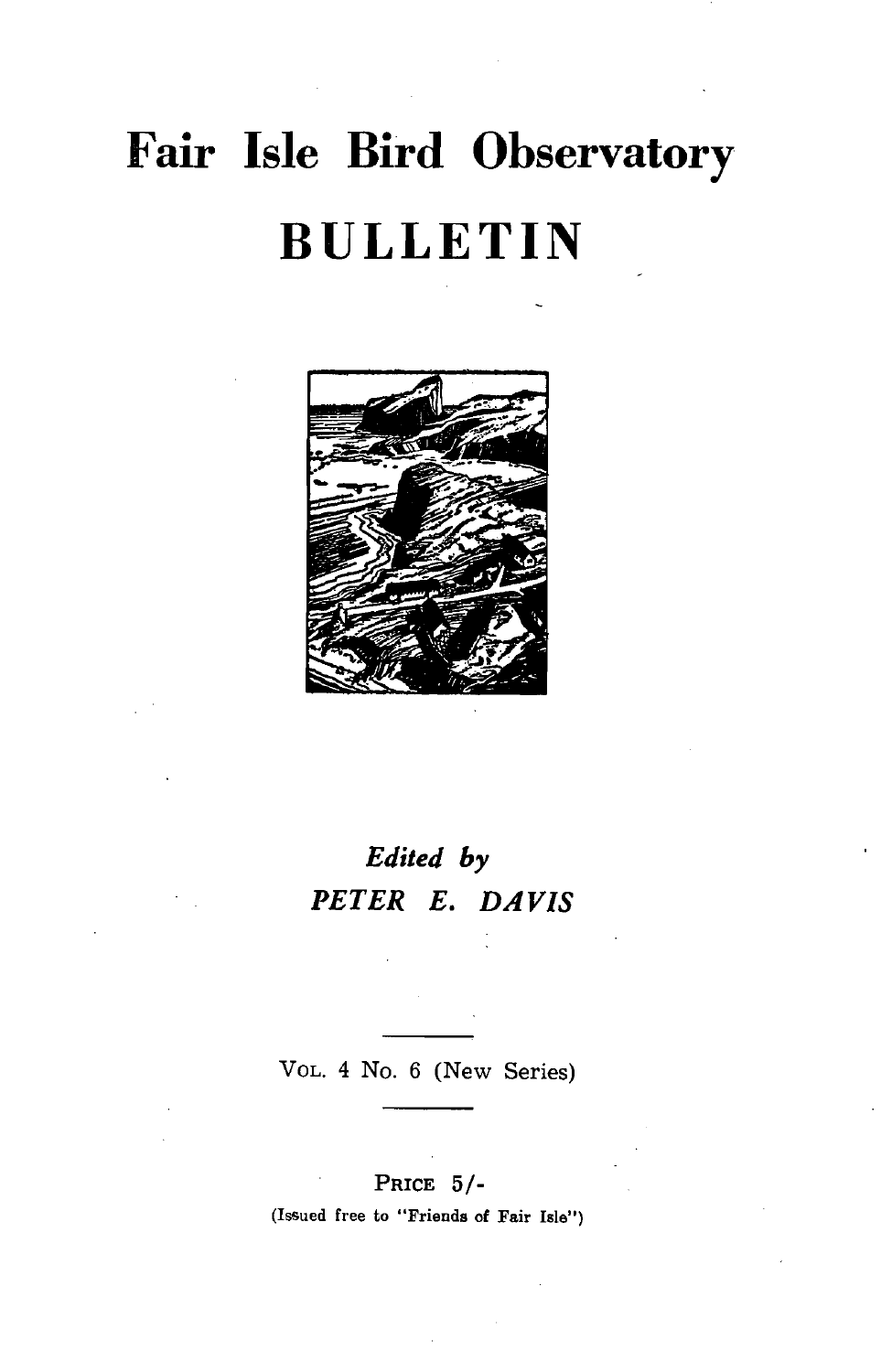# *Fair Isle Bird Observatory Trust*

### *Trustees*

Dr James W. Campbell; Dr John Berry; Mr A. G. S. Bryson; Dr F. Fraser Darling; Mr James Fisher; Col. W. M. Logan Home; Cmdr. Sir G. Hughes-Onslow, R.N.; Mr G. T. Kay; Professor M. F. M. Meiklejohn; Col. R. Meinertzhagen; Mr E. M. Nicholson; Mr Peter Scott; Dr A. C. Stephen; Sir A. Landsborough Thomson; Professor V. C. Wynne-Edwards. *Chairman* :- Mr Arthur B. Duncan.

*Hon. Secretary:-Mr* George Waterston, 21 Regent Terr., Edinburgh 7. Hon. Treasurer :- Mr Ian R. Pitman, 48 Castle Street, Edinburgh 2.

*Warden* :- Mr Peter E. Davis, The Bird Observatory, Fair Isle, Shetland. (Tel.: Fair Isle 8).

*Solicitors* :-J. & F. Anderson, W.S., 48 Castle Street, Edinburgh 2.

*Auditors* :-Lindsay, Jamieson and Haldane, C.A., 24 St Andrew Square, Edinburgh.

*Bankers* :-The Bank of Scotland, 64 George Streeet, Edinburgh 2.

*ANNUAL SUBSCRIPTION* - "Friend of Fair Isle" - ONE GUINEA.

*Please support by Donation or Legacy-*

### THE FAIR ISLE BIRD OBSERVATORY ENDOWMENT FUND.

'With the generous help of the Pilgrim Trust, the Observatory Trustees have established an Endowment Fund for Ornithology and Bird Preservation in Scotland. The objects are :- To establish the Fair Isle Bird Observatory on a permanent financial basis; to extend Fair Isle research methods to other stations in Scotland; and finally to develop Bird Sanctuaries and Bird Protection in general.

Capital subscribed to the Fund will be held as a permanent Endowment by the Trustees and cannot be spent. Income from the Fund will be carefully used by the Bird Observatory Executive Committee in keeping with the above objects.

Please write to the Hon. Secretary for particulars.

GEORGE WATERSTON, *Hon. Secretary.* 

21 Regent Terrace, EDINBURGH 7.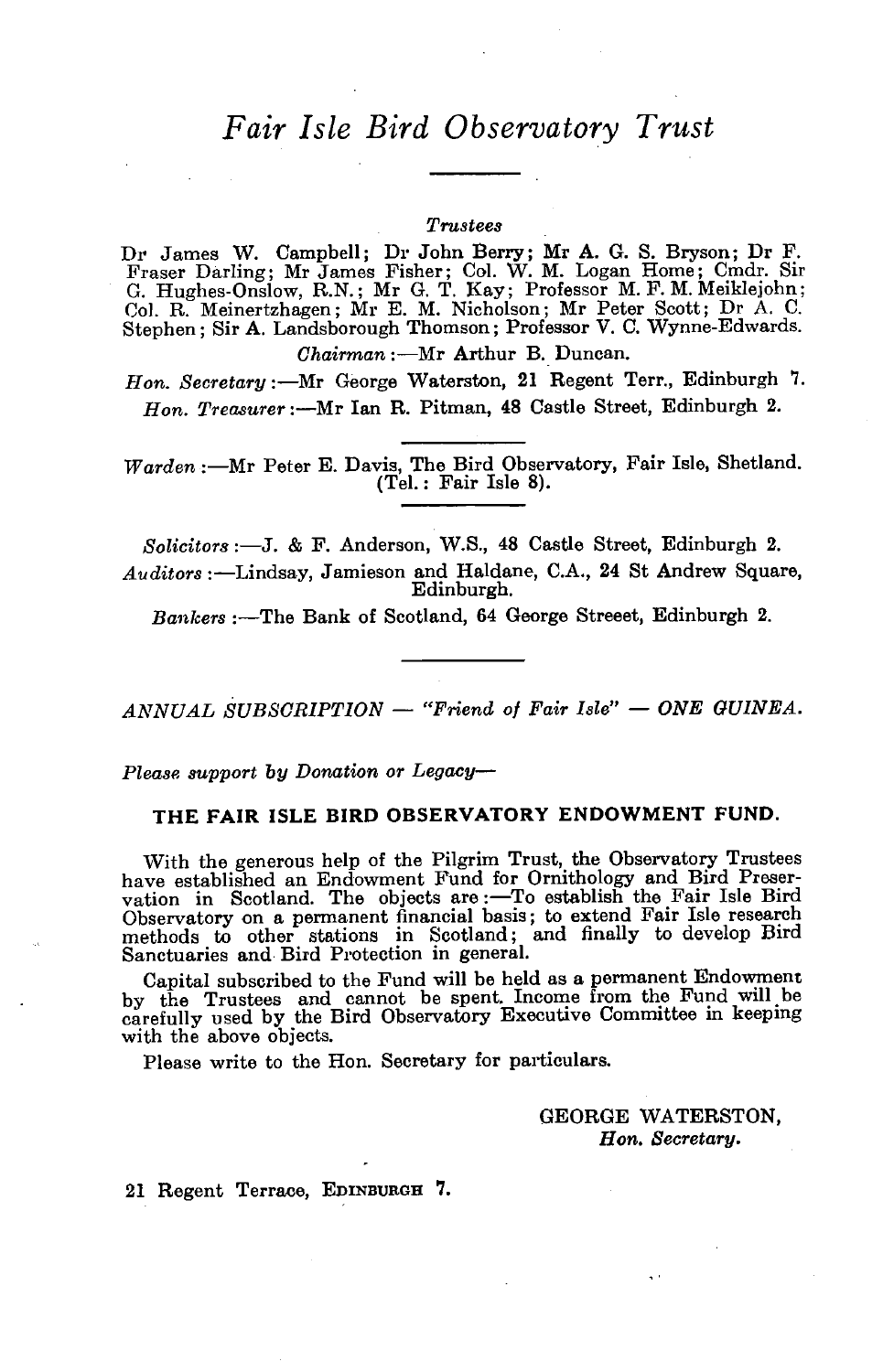|  |  |  | FAIR ISLE BIRD OBSERVATORY BULLETIN |  |
|--|--|--|-------------------------------------|--|
|--|--|--|-------------------------------------|--|

| VOL. 4 No. 6 |  |  | <b>JUNE 1961</b> |  |
|--------------|--|--|------------------|--|
|              |  |  |                  |  |

*CONTENTS* 

|                                                                    | <b>PAGE</b>  |
|--------------------------------------------------------------------|--------------|
| <b>Editorial</b>                                                   | 158          |
| 63. The Rarer Birds of Spring, 1960   158                          |              |
| 64. The Great Migration of Mid-May, 1960                           | 159          |
| The Arctic Skua Colony, 1960                                       | 162          |
| 66. The Bonxies in 1960                                            | 165          |
| 67. Some Other Breeding Birds, 1960                                | 166          |
| 68. The Dispersal of Young Shags from Fair Isle                    | 167          |
| 69. The Lapland Bunting Invasion of 1960  169                      |              |
| 70. The Autumn Rarities of 1960 at Fair Isle                       | $\sqrt{171}$ |
| 71. Tree Sparrows in 1960                                          | 173          |
| 72. The Autumn Exit of the Fulmar                                  | 174          |
| 73. Bird Notes from Haroldswick, Unst, in 1960                     | $176 -$      |
| 74. Black-headed Wagtail in Shetland                               | 179          |
| Appendix<br>فتداد المتداي التبداد المتد<br>$\sim 100$ km s $^{-1}$ | 180          |
|                                                                    |              |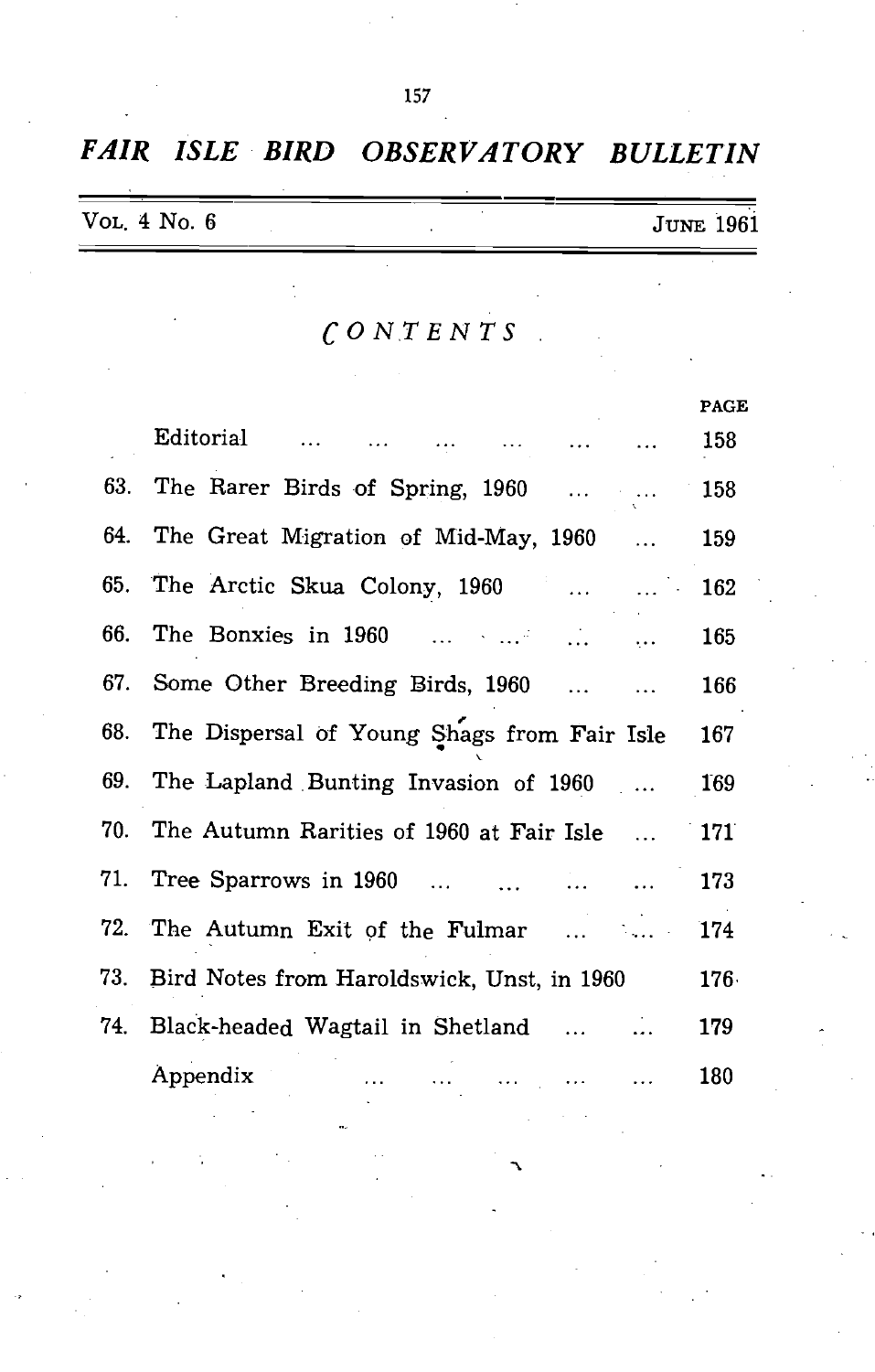# **Editorial**

READERS may notice a paucity of "systematic lists". of Fair Isle migrants in this issue of the *Bulletin.* Now that the Daily Census records are available to students on microfilm at Oxford, and each year's migration is summarised, in some detail, both in the Annual Report and in *Bird Migration,* there seems very little point in publishing lists that few will read with any great attention. The *Bulletin* will, in the future, consist largely of short notes and papers.

The present issue covers some of the more interesting features of the whole of 1960; but in the next number we will revert to the practice of reviewing the events of one half of the year. From that time, the December issue will describe the main features of the previous spring and summer, and the June one, those of the previous autumn. This means that our results will appear six months earlier than in recent years.

P. D.

# **63.** The Rarer Birds of Spring 1960

- COLLARED DOVE *Streptopelia decaocto*. Fair Isle's first Collared . Dove was seen near the South Light on the morning of 18th April, and near Vaadal the same evening. On 2nd June a dove probably this species' (but possibly an escaped Barbary Dove S. *risoria)* was glimpsed briefly near the Haa; and on 18th June a Collared was in the cultivation at Busta.
- WRYNECK Jynx torquilla. One 10th May, and at least four others between 12th and 14th, one remaining to the 20th.
- SHORT-TOED LARK *Calandrella cinerea.* A bird of the southern form *brachydactyla* in sprouting oats at Kennaby, 14th and 15th May.
- BLACK-BELLIED DIPPER *Cinclus* c. *cinclus.* One in the Gilsetter Burn from 7th to 10th April, caught in a mist net on the 7th. The 7th record for the island, and the 5th in spring.
- RED-SPOTTED BLUETHROAT *Cyanosylvia s. svecica.* Three 12th May, and up to five (14th) daily until the 16th; one 22nd. At least 8 or 9 individuals were involved; all were males, and one was singing on the 12th.
- MARSH WARBLER *Acrocephalus palustris.* One caught in Vaadal on 8th June.
- GREY-HEADED WAGTAIL *Motacilla flava thunbergi.* Four males 12th and 13th May, one to the 15th.<br>WAXWING Bombycilla garrulus. One found freshly dead 22nd
- April, in very emaciated condition. There are very few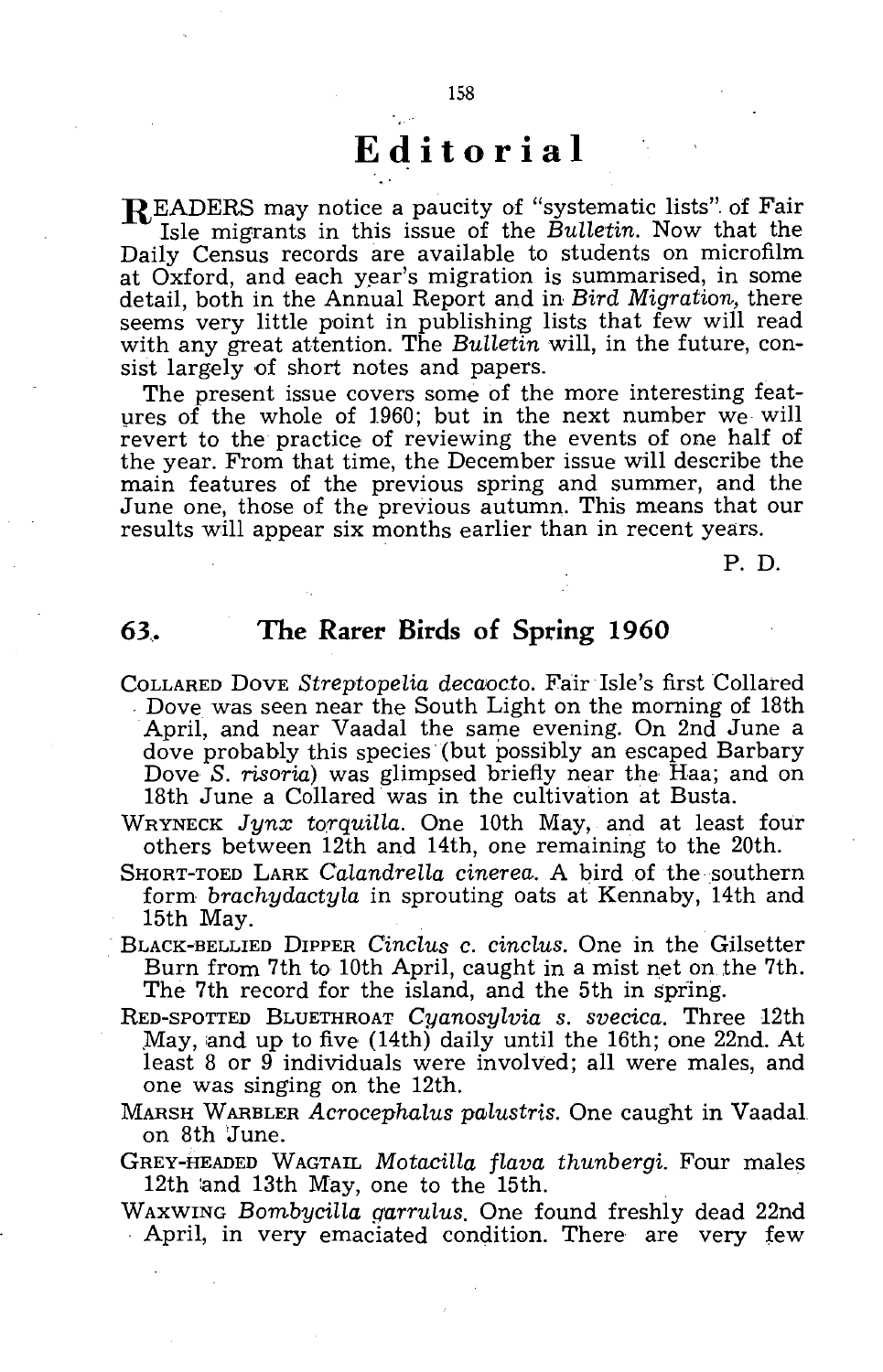spring records, and this is the latest by almost three weeks.

LESSER GREY SHRIKE *Lanius minor.* One at Setter on 5th June. WOODCHAT SHRIKE L. *senator.* A male' 12th to 15th May. The 4th record for Fair Isle.

- RED-BACKED SHRIKE L. *cristatus collurio.* A female 10th May, two males 15th, one 22nd-23rd, 3rd and 10th June.
- RED-TAILED SHRIKE L. *cristatus phoenicuroides.* A male 12th and 13th May, trapped on the second day. Red-tailed or Isabelline Shrikes have been recorded twice previously in Britain (Isle of May, Sept. 1950, and Portland Bill, Sept. 1959) but their racial affinities were uncertain. L.c. *phoenicuroides* breeds in the Transcaspian region and winters in East Africa. The occurrence is being described more fully in *British. Birds.*
- ORTOLAN *Emberiza hortulana.* Two different birds between 12th and 16th May, another 21st.

LITTLE BUNTING *E. pusilla.* One at Kennaby, 13th May.

LAPLAND BUNTING *Calcarius lapponicus.* Unusually numerous this spring'. Two males at Schooltown 19th April, one at Busta 23rd, another Upper Stonybreck 25th-26th, and yet another male at Gaila 27th and at Leogh on 28th. (These were separable on plumage). A male and a female at Springfield 1st May, two females 3rd, with a male on the 4th; one until the 6th.

# **64. The Great Migration of mid-May 1960**

### PETER DAVIS

The outstanding movement during the spring of 1960 at Fair Isle was a phenomenal "rush" of Continental passerines between 11th and 15th May. This was the largest spring arrival of warblers and other summer visitors that the Observatory has known, and in fact second only to the "avalanche" of 30th March-1st April 1958, among all the spring movements we have recorded during the past twelve years.

There had been a small accumulation of European nightmigrants in the easterly weather of the days preceding the rush, and by the afternoon of the 11th a fair variety of species was represented; notably some 15 Whitethroats, between 5 and 10 Ring Ouzels, Whinchats, Robins, and Willow Warblers, a few Fieldfares, Redstarts, Sedge Warblers, Tree Pipits, and Reed Buntings, and single Song. Thrush, Stonechat (a rarity in May), Grasshopper Warbler, Lesser Whitethroat, Hedge Sparrow, Blue-headed Wagtail, Siskin, and Brambling. Some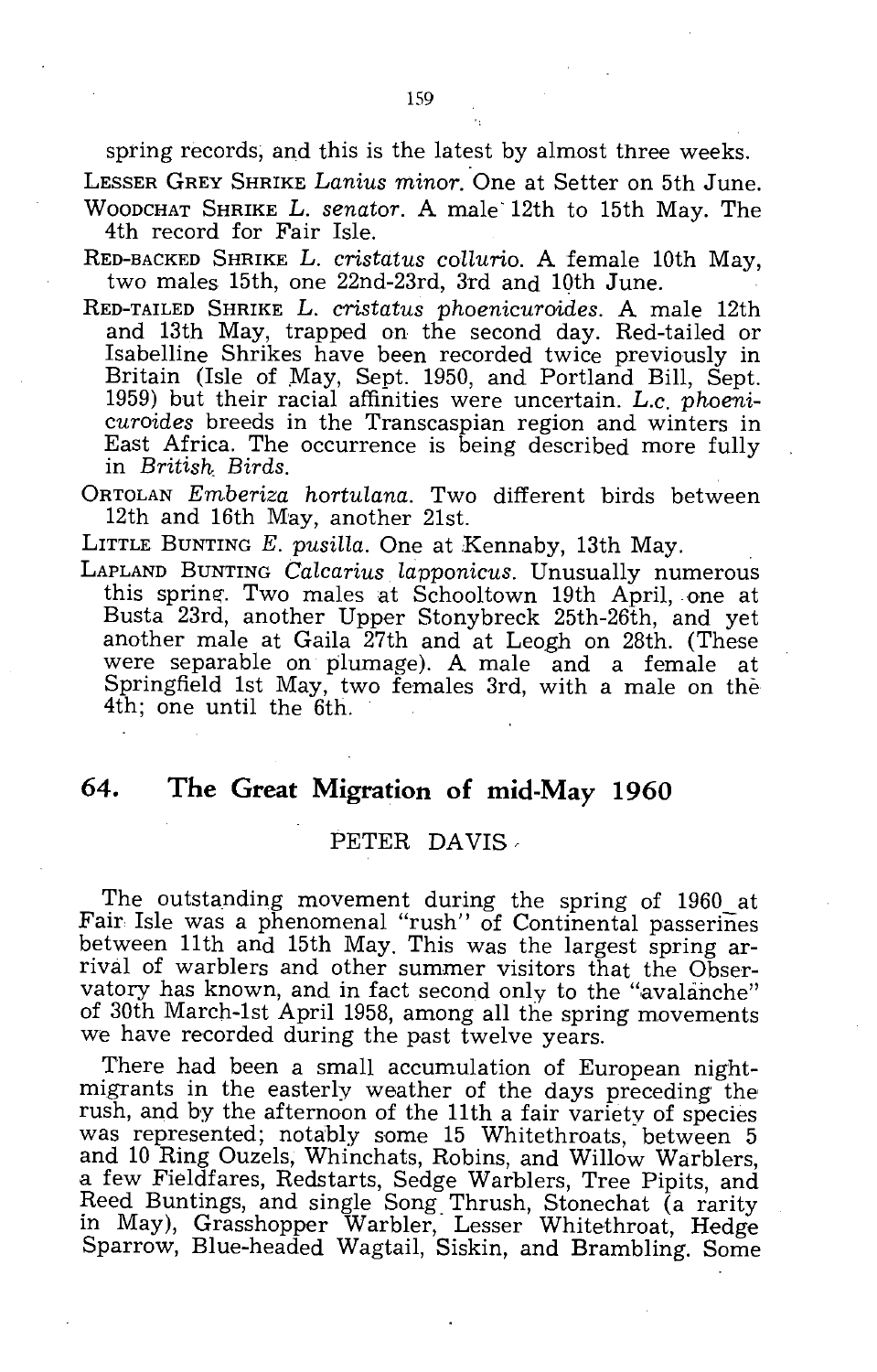of these had certainly arrived during the morning, and three Robins, in particular, were trapped at very low weights. Only ten birds were caught before the evening, and when Gordon Barnes and our two visitors, Bill Crawford and Alex. Pringle, went out to do the final round of the day at  $1900$  GMT, they had little prospect of substantially increasing the score. Instead, they soon returned in high excitement, laden with Willow Warblers, Redstarts, Robins, and Pied Flycatchers, and reported that the trapping-area was "hopping" with Willows and other small birds. Leaving me to cope with the laboratory work, they dashed off again into the dusk, and increased the day's catch by seventeen.

We were out early on the 12th, a bright sunny day with a light N.E. breeze, and passed a memorable day listing the bewildering variety of migrants in this splendid windfall. We trapped 45 birds-a total that would have been much higher had more observers been present. Redstarts and Willow Warblers were well into three figures; we counted over 100 Redstarts and over 200 Willow Warblers, without having had time to look at the west cliffs, which must have held many more. The day's list also included three Common Sandpipers, a Wood Sandpiper, two Wrynecks, eight Fieldfares, 2 Song Thrushes, 7 Ring Ouzels, more Wheatears than before, over 30 Whinchats, three Black Redstarts (including one beautiful male of the black-bibbed, grey-backed variety). three cock Bluethroats, over 20 Robins, a Blackcap, at least 20 Whitethroats, 5 Lesser Whitethroats, two Chiffchaffs, at least 15 Pied Flycatchers, over 20 Tree Pipits, 5 White Wagtails, 6 flava wagtails, of which four were male Grey-headeds, a fine male Woodchat Shrike, an Ortolan, more than 12 Reed Buntings, and, last but not least, a lovely addition to the Fair Isle list, a male Red-tailed Shrike.

The 13th was just as invigorating. Nothing had departed, and several species had increased overnight: Whinchats, Redstarts, Whitethroats, and Willow Warblers moderately, Tree Pipits spectacularly (over 100 seen), while Ring Ouzels, Robins, Pied Flycatchers, and Reed Buntings had more than doubled their numbers of the previous day. A Green Sandpiper was added to the Wood, two Spotted Flycatchers were new, and a Little Bunting was in the cultivation at Kennaby. Several Swallows and House Martins enlivened the scene. The Red-tailed Shrike was caught, and assigned to the western form L.c. phoenicuroides, a race which rejoices (according to Dresser's Manual, 1902) in the name of "Severtzoff's Rufous Shrike." Fifty-five other birds were also taken.

On the 14th the wind had backed S.E. and freshened, and the sky was overcast. The commoner species had decreased a good deal overnight, especially the Willow Warblers, and some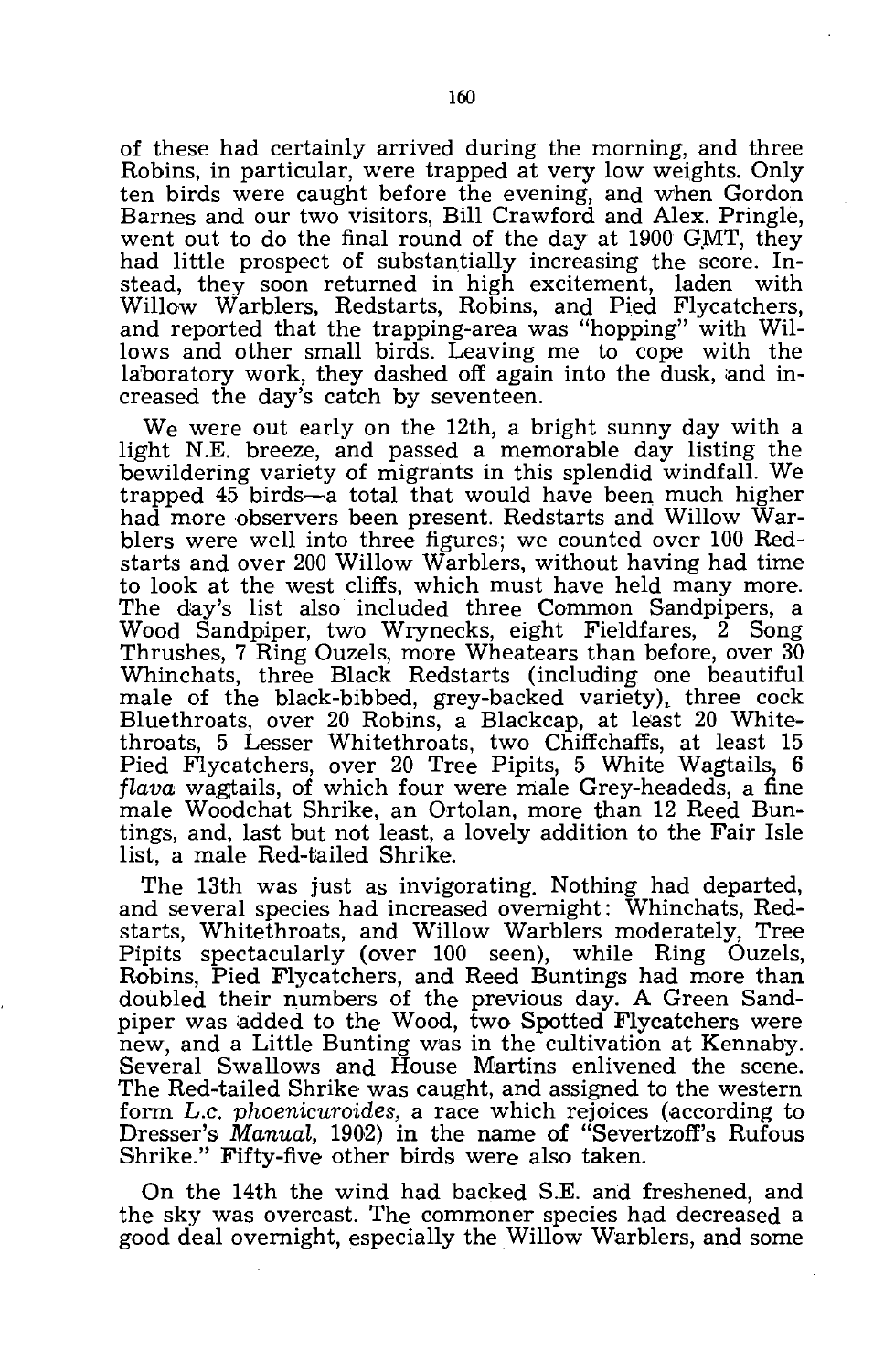of the rarities had gone; but. there were additions, including a late Grey Lag Goose, 19 Common Gulls, a Short-toed Lark, several Bluethroats (five seen), two new Wrynecks, and 7 Tree Sparrows. The catch was reduced to thirty-six.

We had feared that this was the close of the movement, but by the morning of the 15th fresh recruits had arrived, and the Willow Warblers now reached their highest total (over 300 seen), and Whitethroats and Lesser Whitethroats also increased. The new birds were two Herons, about ten Common Sandpipers, twenty Black-headed Gulls, several Wood Pigeons, a Turtle Dove, two Swifts, over 20 Swallows, 35 House Martins, and a Sand Martin; about 25 Fieldfares, 4 Redwings, some 30 Ring Ouzels, another male Blue-headed Wagtail, two male Red-backed Shrikes, and a late cock Snow Bunting. Forty-seven captures were made. The east wind decreased to gentle by evening, with clearing skies, and in these conditions about half the migrants departed overnight. On the 16th only one common species, the Whitethroat, had maintained or even increased its numbers-some 60 were seen. By the 17th, almost everything had gone.

Kenneth Williamson has discussed the movements of 1lth-15th May in *Bird Migration* 1: 161-2, and suggested that they came as a result of "overshooting" by birds oriented northwest through Europe, and following a "corridor" of calm and clear weather from the Balkans to Denmark and N.W. Germany (and thence to N. Britain). He points to the occurrence of a number of south-eastern rarities, and of birds such as the Grey-headed Wagtail which migrate N.W. in spring, as supporting evidence, and adds that in view of the cloudy and disturbed weather in France and Spain the movement is unlikely to have oriented there, and to have reached Fair Isle as a lateral drift of north-east oriented migrants. The only recovery of a bird ringed on Fair Isle at this time, a Robin which was one of the stragglers left on 18th May, tends to confirm Williamson's view. This bird was recovered on 30th May on the island of Trischen, in the Heligoland Bight, and had probably returned the way it had come.

It should be noted, however, that conditions in Iberia had improved before the last big influx of the 15th, and that this arrival came. in south-east winds in the cloudy area, of an occlusion extending from Shetland to the Low Countries, and that it did not bring any south-eastern vagrants. Moreover, a Ring Ouzel that almQst certainly arrived among the 30 seen on the 15th, though it was not trapped until the 22nd, was recovered in October in S.W. France. This suggests that the late movement was of the lateral-drift type, and that the "rush" was renewed, from a different source, after the initial fall had lost its momentum.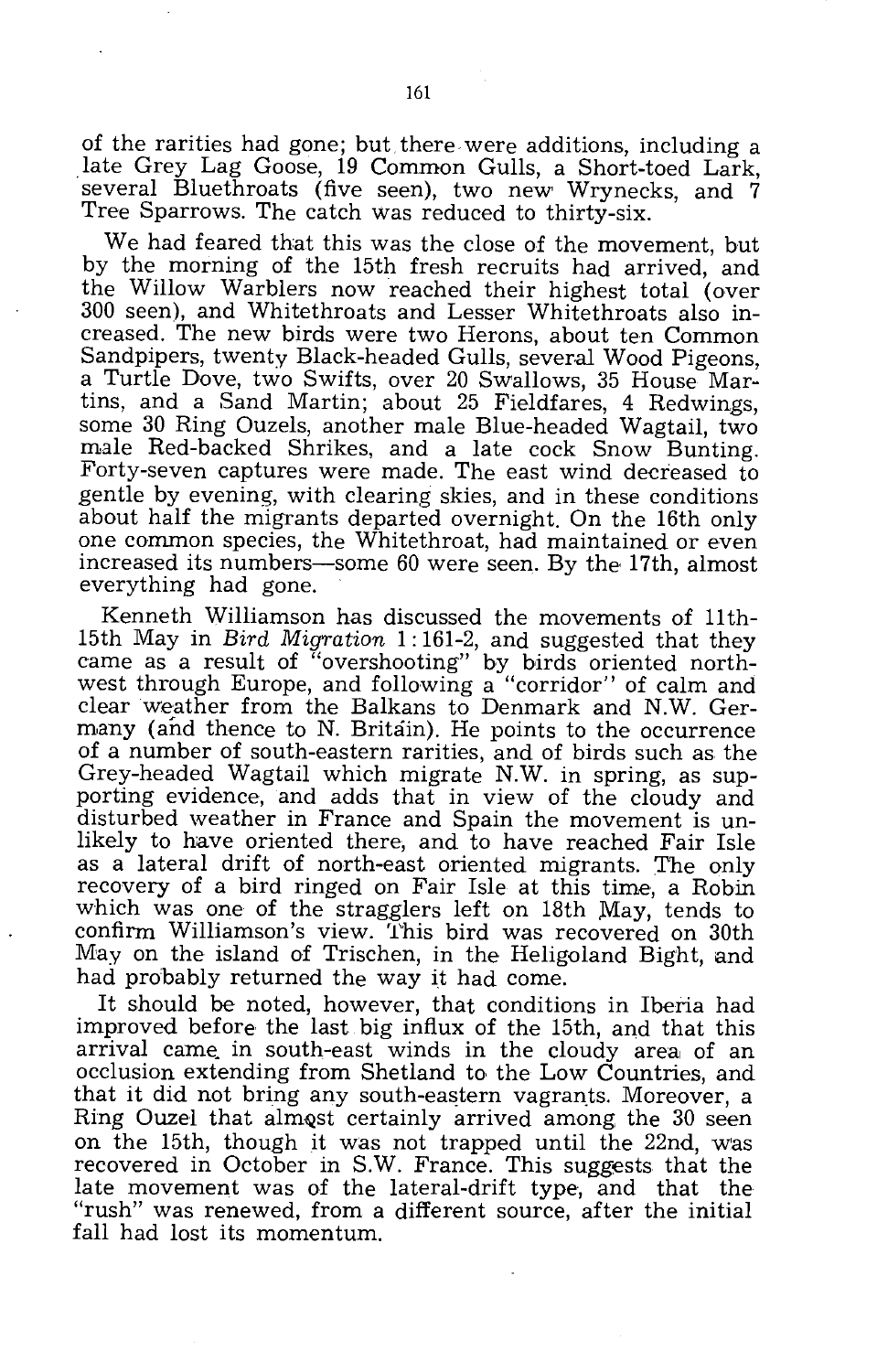# **The Arctic Skua Colony, 1960**

### PETER DAVIS

The study of the Arctic Skua population at Fair Isle proceeded in 1960, and once again Peter O'Donald returned. for five weeks, to his work on skua genetics. The weather during the June netting of the adults was considerably better than in 1959, and never seriously impeded our efforts.

The colony's increase was temporarily halted in 1960: the population remained at 65 pairs, though the number of breeding birds, 130, was one more than in 1959, when one bird was part of two pairs. The failure to increase was due to a rather high mortality during the winter half of the year, combined with a rather smaller increment of new birds in 1960, than during the past few seasons. Only 103, of the 121 colour-ringed breeders that survived at the end of the 1959 summer, came back in 1960, and two of these did not breed, so that the effective loss to the breeding-strength was 16.5%, compared with an average of about  $12\%$  in earlier years. Four of the 130 breeders in 1960 died during the summer, and five remained unringed, so that we again have 121 potentially available in 1961. The P.V.C. colour-rings continued to give very satisfactory service; none were lost between 1958 and 1960.

As might be expected, the area occupied by the skuas was little changed. The outlying territory established in 1959 on the Rippack, near the crofting district in the south of the isle, was not reoccupied (both birds reappeared in the main colony), and the northern outlier at Auld Jeams's Hill, though it persisted, shifted to lower ground a hundred yards nearer the colony. In the Hjon parks, on the northern slopes of Vaasetter, there were now two isolated pairs instead of one.

### *Age-Graups af the Breeders*

Only 18 (i3.8%) of the 130 breeding birds in 1960 had been nesting since  $1954$  or earlier; 21  $(16.2\%)$  first bred in 1955, 20  $(15.4\%)$  in 1956, 13 (10%) in 1957, 13 in 1958, 22 (16.9%) in 1959, and 23 (17.7%) were breeding for the first time. The proportion of newcomers was to 3 to *8%* lower than in 1956, 1957, or 1959, and much the same as in 1958.

Only two matings survived from the years before colourmarking commenced, in 1954. These were the still-vigorous Homisdale Springs pair, together since at least 1948, and the Tarryfield partnership, unbroken since 1950. Both pairs are identifiable bv plumage, and have had consistently early laying-dates. The age of the rest of the 1960 matings is shown in Table 1.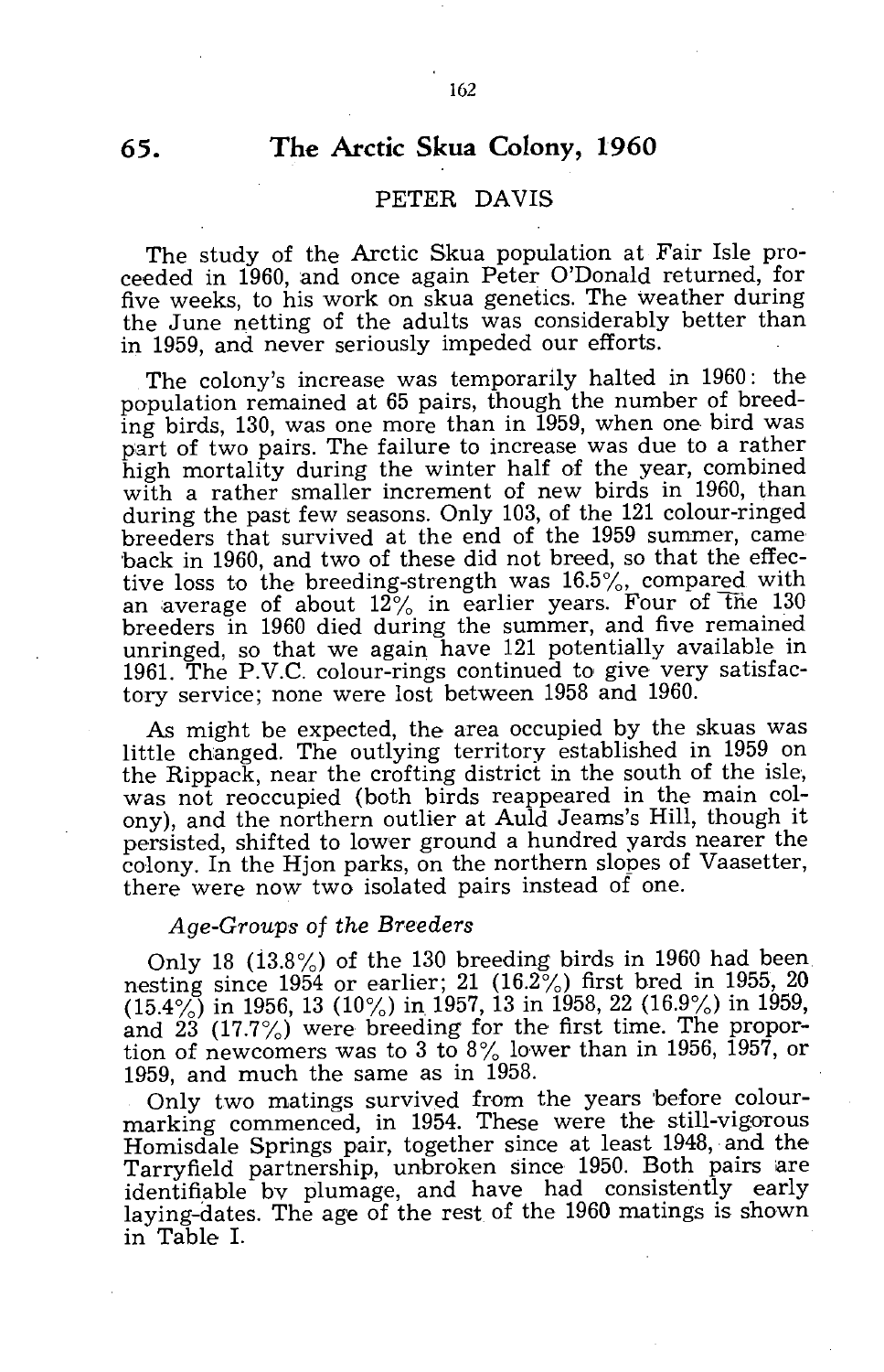### TABLE I

|                                                           |  |  | Continuance of Matings established in |           |  |
|-----------------------------------------------------------|--|--|---------------------------------------|-----------|--|
| 1948 or 1950 1954 1955 1956 1957 1958 1959 1960<br>before |  |  |                                       | $(New)$ . |  |

|  |  |  |  | $1 \quad 1 \quad 1 \quad 2 \quad 9 \quad 5 \quad 8 \quad 14 \quad 24$ |
|--|--|--|--|-----------------------------------------------------------------------|
|  |  |  |  | 1.5 1.5 1.5 3.1 13.9 7.7 12.3 21.6 36.9% of total                     |

### *Changes in the Matings*

As in other years, the changes in matings between 1959 and 1960 involved a disproportionate number of young breeders. Only 41 of the  $62$  matings still intact in August 1959 were maintained in 1960; two were broken by divorce, eighteen by the disappearance of one partner, and one by the disappearance of both birds. Twelve of these 21 broken partnerships had been formed only in 1959. Both of the divorces, at Rippack and Homisdale North, involved birds which had bred only once.

Six out of the 28 birds that nested for the first time in 1959 failed to reappear, compared with 14 out of 98 more experienced breeders. Since 1956-57, nineteen  $(20.9\%)$  of 91 firsttime breeders have not come back in the following year, against 43 (11.7%) of 366 birds which have bred in two or more seasons. As stated in the report on the 1959 work *(antea,*  para. 44, p. 107) there seems no obvious reason why mortality should be higher in birds that have bred only once (3-5 yearolds) than it is in birds which have nested twice, or more often (4 years old and upwards); 'and I regard these data as further evidence that there is "migration" to other colonies by the less-experienced birds. Such a movement might well be connected with total failure of the single attempt to breed, since there is some evidence that this weakens the attachment to the territory; and the less-experienced birds are normally the least successful. A future investigation of this aspect may give us an acceptable explanation of the discrepancy.

### *Intermittent Breeding*

All three of the birds with previous breeding~experience, that were identified as non-breeders in 1959 *(antea* p. 108) returned to the strength in 1960. One bred on its 1958 ground at Brae East, another shifted from Swey North to a new territory, Brae Roadside, and the third, formerly at Vatstrass, found a niche at Eas Brecks North-West. No other absentees reappeared, so we had evidently seen all the intermittent breeders of 1959, during their ineffective year.

**In** 1960, two intermittent breeders were identified; an Intermediate from the Homisdale North pair of 1959 (one of the season's divorcees), which apparently did not reoccupy a reg-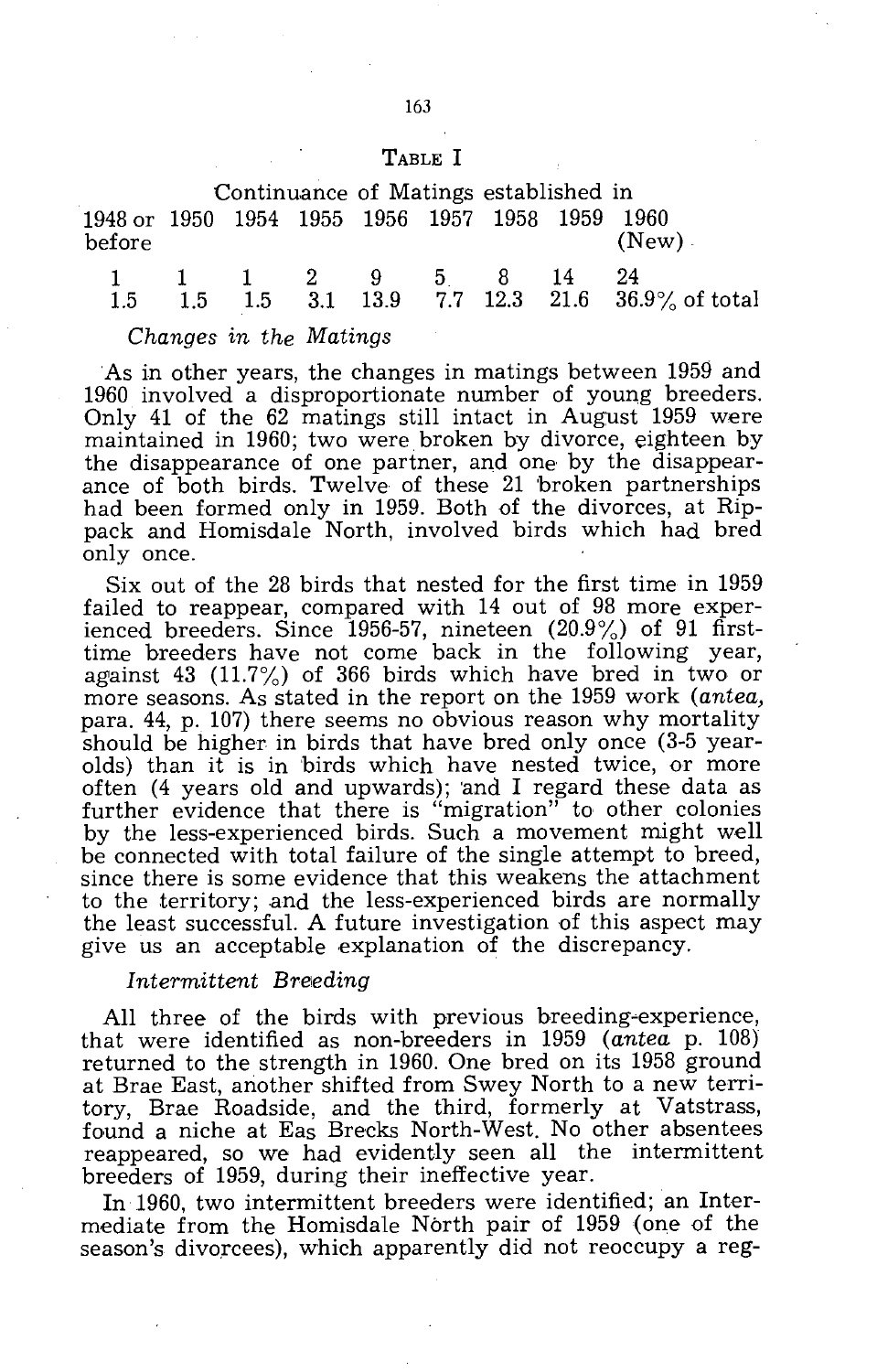ular territory this year; and the Pale partner of the old' Brae Middle pair of 1950-59, which took a new (probably immature) Pale mate, and reoccupied its usual ground. This bird "incubated" an empty Eider's nest for a week or two in June, but no eggs were laid.

### *Return* of *Young Birds*

Nine birds originally ringed as chicks were among the first-time breeders of 1960. Four were four years old, four five, and one six. The latter is our first six year old recruit. These additions bring the number of chicks recaught as breeders to 38, of which 28 were still nesting in 1960. Table II details these recaptures.

### TABLE II

# *Return as Breeders* of *Local-born Young*

|              |   | AGE AT FIRST BREEDING |   |         |
|--------------|---|-----------------------|---|---------|
|              | 3 |                       | 5 | 6 years |
| 1955         | 2 | 2                     |   |         |
| 1956         | 3 | 2                     |   |         |
| 1957<br>1958 |   | 3                     | 2 |         |
| 1959         |   |                       | 2 |         |
| 1960         |   |                       |   |         |
| Total        |   | 21                    |   |         |

The return of a six year old presumably completes our intake of the 1954 generation, the first group of chicks to be marked with durable rings. Only six of the 43 chicks ringed in that year have reappeared as breeders, Three were recovered elsewhere.

The record of the 1955 group is more encouraging. We have now welcomed 'back 14 of the 53 young reared in that year; one other was caught as a non-breeder in 1957 but has not 'been identified since then. This total should have included well over half of the survivors of the 1955 output of young, assuming the mortality in young birds to be rather higher than we know it to be in adults.

The 1956 generation seems unlikely to match this record. Fifty-eight of the 69 young reared in that year were ringed, but only five have so far returned to breed, one at three years and four at four. Four others were recovered overseas, all in their first autumn. .

*Breeding-success in 1960*.

The 65 pairs produced 126 eggs, hatched 102, and reared 72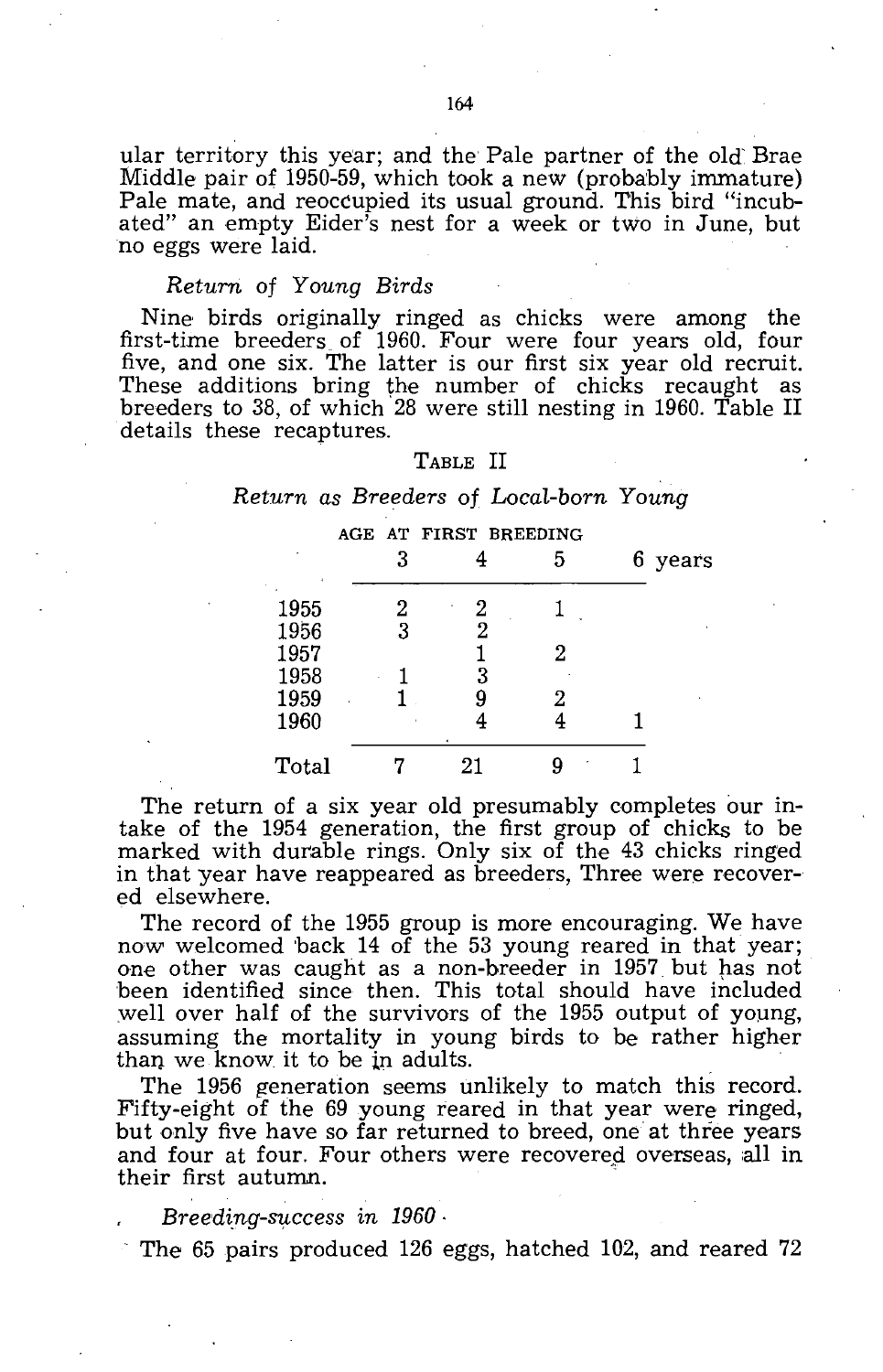young. Breeding-success was therefore 57.1%, slightly higher than in 1959, but still a poor year; only four of the previous eleven years have had lower success.

The majority of the failures in 1960 were in the chick stage, and since, despite the fine summer, most other seabirds also had a poor year, it seems probable that there was a general food-shortage. This may' be connected with the abnormally stormy autumn and winter of 1959-60, and perhaps also with the rather inclement summer of  $1959$ ; resulting in a low density of animal prey in the neighbouring areas.

### *Abnormal Clutches*

During the years 1956 to 1959 an Intermediate female at the Brunt Brae Upper territory annually produced a clutch of three eggs, which is extremely rare in this species. Invariably, two eggs were similar, and the other paler and considerably less blotched. None of the twelve eggs she laid in these four seasons hatched, and it was thought that the birds were unable to cover them adequately; often two would be warm, and one cool, and all of them were chilled at some stage. This female failed to return in 1960, but she was succeeded by another with the same unusual propensity.

The newcomer, a Pale morph, occupied a vacancy at Brae North-East. Her clutch also consisted of two similar and one paler egg, and' the outcome of her efforts was the same. As had sometimes happened at Brunt Brae Upper, one egg was totally rejected after two weeks or so, but neither of the others hatched.

# **66. The Bonxies in 1960**

The Fair Isle Bonxies increased by only one pair to twenty pairs in 1960. This increase was considerably smaller than anticipated, in view of the large settlement of non-breeders in 1959. It was thought that an unusually high proportion of the experienced breeders had failed to come back-this was indicated by late laying-dates and territorial changes-and that a good many of the neWly-mature individuals were **ab**sorbed by the vacancies.

There was apparently some continuity from 1959 in sixteen of the nineteen pairs that bred in that year, but two of the four Vaasetter territories were shifted a considerable distance from the 1959 sites, and the Breed Piece pair (or its survivor) of that year apparently joined the three pairs already established on the Sukka Mire. The pairs at Eas Brecks and Burrashield South were definitely changed, only one egg being produced at each. Three 1959 territories, at Dronger, Brae of Restensgeo, and Wirvie Brecks, were not used' for 'breeding in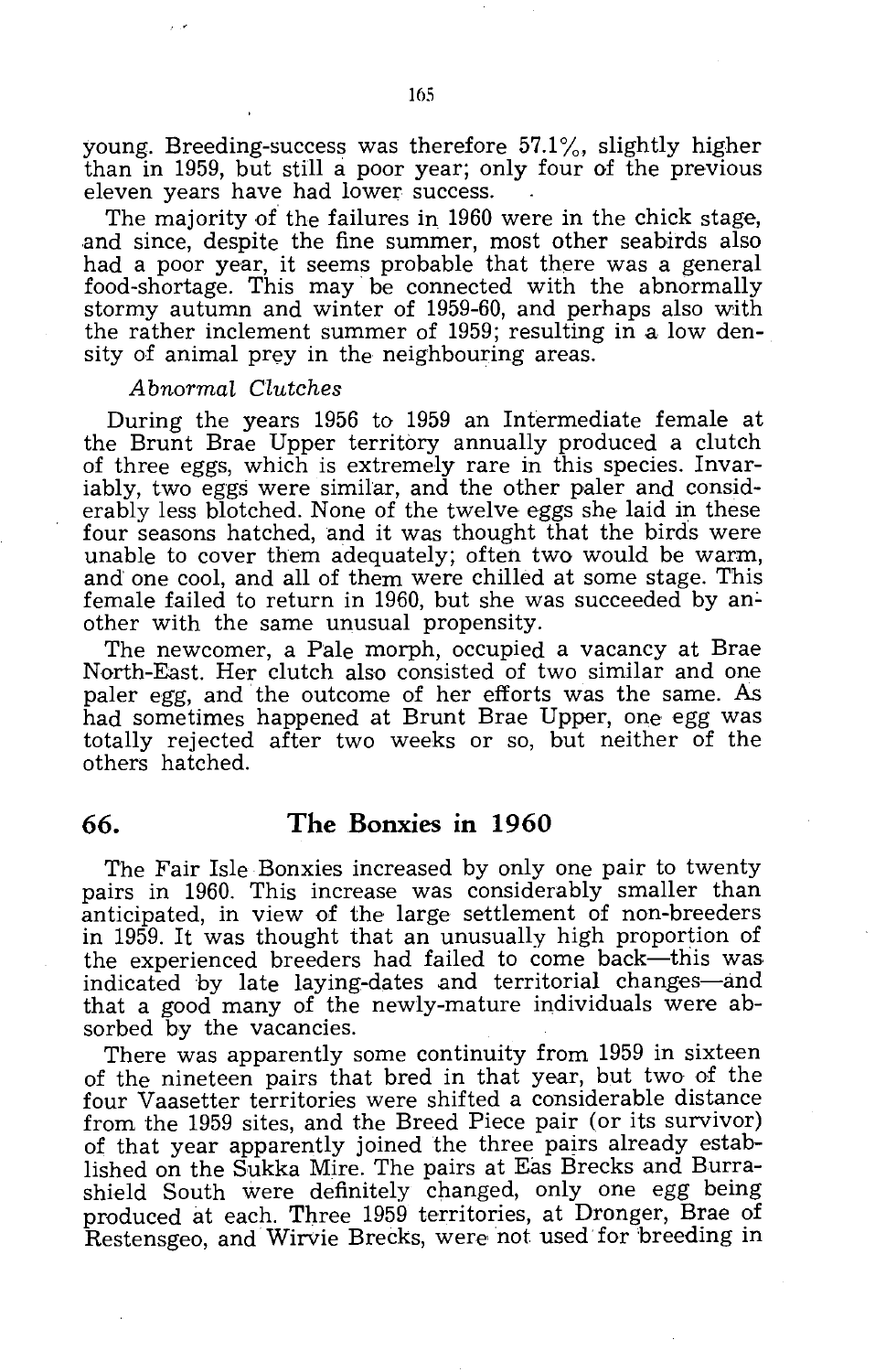1960. Four new pairs were established, at Vaasetter, Swey, and the Mire of Vatnagard (2). Two of these were occupying ground as non-breeders in 1959. The non-breeders of 1960 were much less numerous than in 1959, and were mostly distributed in non-breeding territories, and not aggregated at the airstrip as they were in 1959. This allowed the Arctic Skuas in that area to breed with less disturbance than in 1959, and to regain a part of the ground they had lost to the Bonxies. The bathing-pool near the airstrip was dry for much of the summer, and this may have lessened the area's attraction for the Bonxies.

Breeding-success, at  $35.1\%$ , was lower in 1960 than in any previous year. The 20 pairs laid 37 eggs hatched 31, but reared only 13 young. The islanders did not interfere with the eggs this year (apart from a couple lost during the "sheep hill"), but several chicks were destroyed, particularly at the Sukka Mire, Vatnagard, and Lerness, where the nine pairs fledged only three young, Six chicks were reared from ten eggs on Vaasetter, where there was no disturbance.

So far as we could see, no ringed birds joined the colony in 1960.

P. D.

# **67. Some other Breeding Birds in 1960**

Without exception, the seabirds at Fair Isle had a poor or indifferent season, apparently because of a lack of marine food; whereas nearly all the waders and passerines did well, owing to the exceptionally fine spring and summer from mid-May onwards. Early April was mild, and the first breeders, such as Lapwing, Ringed Plover, and Skylark, made a prompt start to their nesting, but a spell of cold north-westerlies from mid-April into early May seemed to retard such early-May breeders as the Oystercatcher and the Bonxie, and neither produced eggs until the middle of the month. Most other species kept to a fairly normal time-table, and among the cliff-nesting species only the Shag was noticeably later than usual.

PEREGRINE. One pair again bred at Gunnawark, rearing one, probably two, young.

CORNCRAKE. Four or five birds were calling in the crofts by late May. A nest found in the rotation-grass at Taft had four eggs on 17th June, eight on 20th, but these disappeared soon afterwards. A second pair probably bred at Kennaby where a fledged juvenile was caught on 6th September.

LAPWING. At least ten pairs bred. Eleven nests or broods were found: nine in the Hjon-Gilsetter area, and three at Tarry-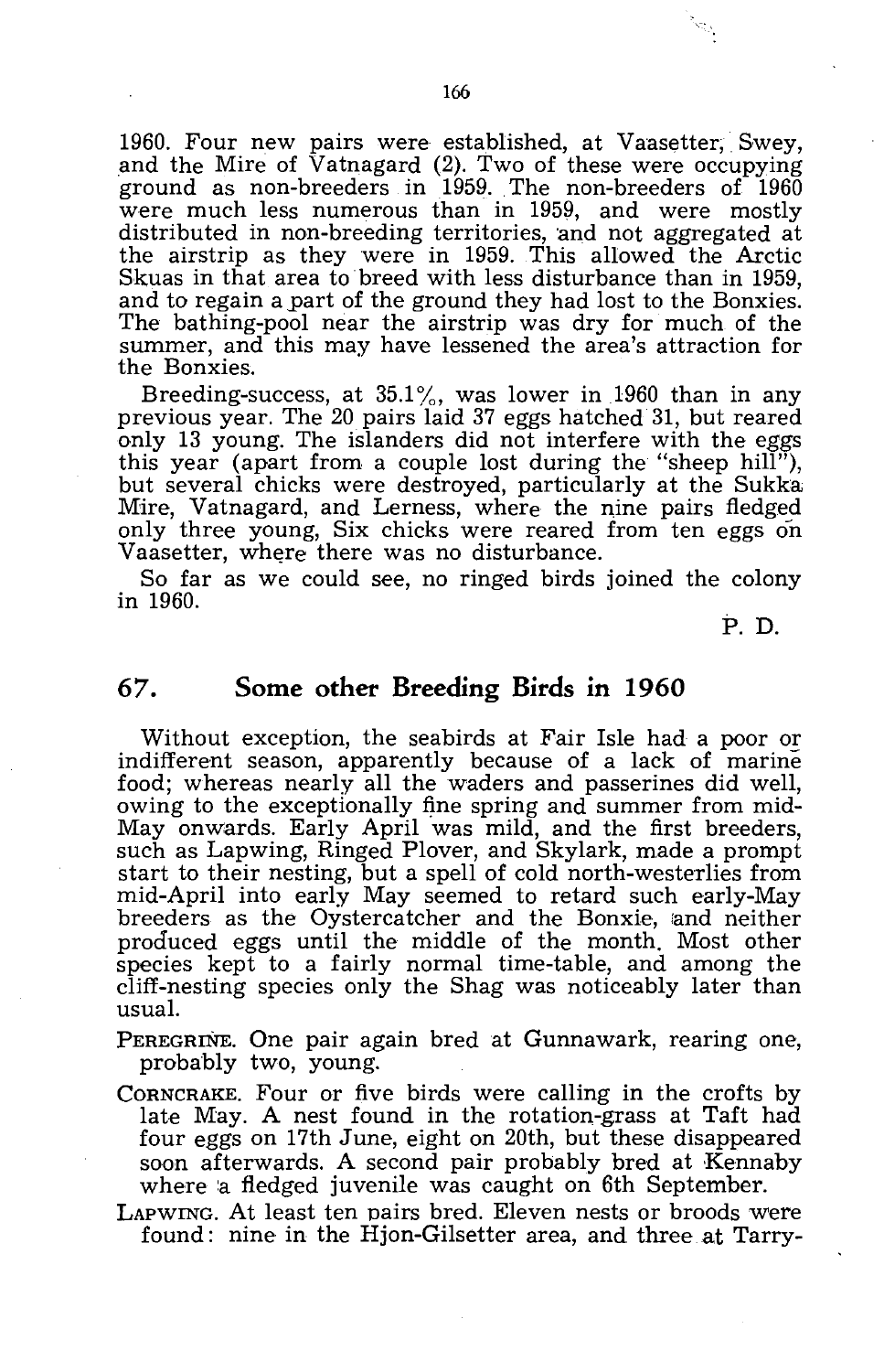field-Sukka Mire. The first nest, with four eggs, was found on 17th April, an early date, and six pairs had eggs before the end of the month. The latest chick (probably from a replacement nest) did not fledge until the beginning of August.

- RINGED PLOVER, The usual pair bred on Buness. The first nest, with four eggs, was found as early as 3rd May (our earliest record) and the hatch was on 22nd May. A second-brood nest, again with four eggs, was located about twenty yards from the first, on 28th June, and three eggs hatched on 14th July. At least two chicks were reared from each brood.
- SNIPE. Again, only a single pair was proved to breed, though a second pair may have tried, at the Sukka Mire. A nest with "clifted" eggs was found in Gilsetter 8th May; its replacement resulted in three half-grown chicks being found with their parent (wihch had been ringed in May 1959) in one of the roadside traps on 1st July. One of these was killed 'by a dog next day, when a fourth was also located nearby. On 14th July, two could just fly, and one still crouched.
- RAVEN. Three pairs again nested, at S. Ramnigeo, Gunnawark, and above the Sauverstein. The last two reared young.
- BLACKBIRD. No evidence of breeding this year, though at least two birds summered, in widely-separated localities. One of these was a 1959 chick from Ward Hill, which sang daily above the Hostel from March to May.

P. D.

# **68. The Dispersal of young Shags from Fair Isle**

### PETER DAVIS

Since 1957 we have paid particular attention to the ringing of the local seabirds at Fair Isle, with the hope of learning more about their dispersal outside the breeding season. Previously there had been no consistent or large-scale marking of most marine species anywhere in the northern half of Scotland, so that the Fair Isle programme is helping to fill a considerable gap in our knowledge of seabird movements.

The results, for several species, have been most encouraging; but so far only the Shag has yielded enough recoveries for a preliminary analysis to be made.

The Shag is a very abundant breeder at Fair Isle (some 1200 nest-sites were located in 1959) but the great majority of old and young depart by late September, and the winter population is small. Between 1948 and 1960, 1399 birds were ringed, 1330 of them since 1957. Some 1330 of the total were chicks or juveniles, and these have provided all the 35 recoveries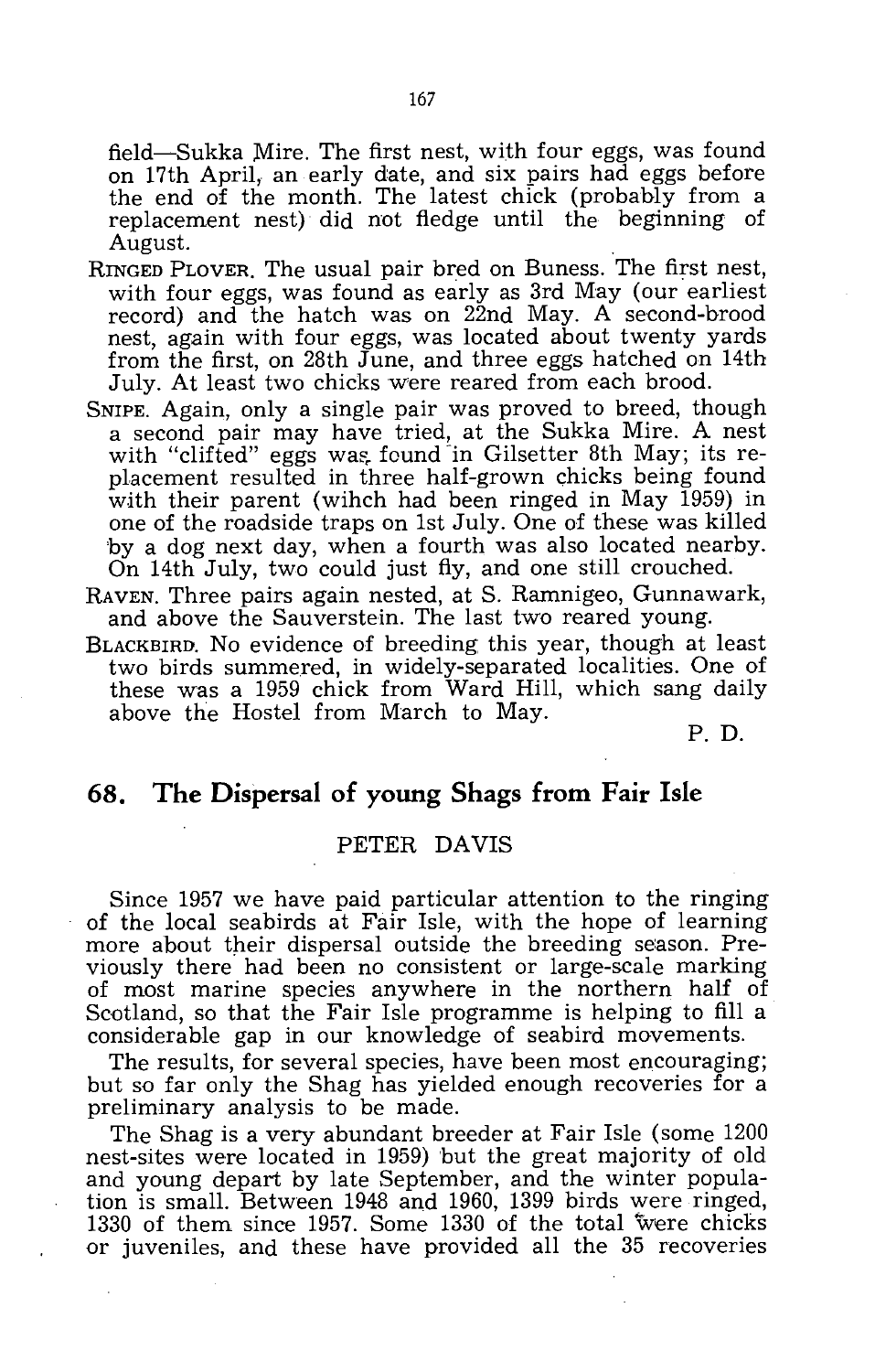reported up to the end of 1960. The recovery-rate, of about  $2\frac{1}{2}\%$ , is little more than a quarter of the rate for southern colonies; this is probably due to Fair Isle's remoteness from other land, the sparseness of the population on the coasts in the recovery-areas, and the fact that Shags are much more widely shot in England than they are in the north. The great majority of our reports concerned birds found dying or dead. Three of the 35 recoveries are unsuitable for discussion; in two cases only the ring or leg were found, and in the third the recovery-area ("North Sea") was too vague.

Twenty-eight of the remaining reports came within the first year after ringing; three others within two years; and only one, just over five years old, can be presumed to have attained maturity. (Shags studied by Barbara Whittaker at Lundy bred at three or four years old, see *Ibis* 102: 555).

Dispersal of the young begins in late August, when the juveniles concerned will be about ten weeks out of the nest. We have three August recoveries, from Eday, Orkney, 50 miles WSW of Fair Isle) on the 27th, from Muckle Roe, Shetland (60 m. NNE) on 30th, and from Hoy, Orkney (70 m. SW) on 31st. Of the six September returns, one was caught by a German trawler on the Fladen Grounds (c. 30-40 m. S of the isle) on the 4th, another found at Burra Isle, W. Shetland (40 m. N) also on the 4th, one at Bressay, East Shetland (45 m. NNE) on the 6th, one at the Holmengra lighthouse north of Bergen, Norway (c. 240 m. ENE) as early as the 7th, one at Nesting, E. Shetland (50 m. NNE) on the 8th, and the last at Otterswick, Yell, (70 m. N) on the 28th. The three October recoveries are from Rekefjord, Norway (c. 250 m. E) on the 10th, from the Kyle lighthouse, west coast of Inverness (210 m. SW) on the 14th, and from Golspie, Sutherland (135 m. SW) on the 25th. In November we have one at Berwick-on-Tweed (260 m. S) on the 7th, and one at Helmsdale, Sutherland (120 m. SW) on the 19th. The only December return comes from Hoy, on the 12th; in January there is one from Whalefirth, Yell (80 m. N) on the 14th, and in February one at Burra Isle on the 6th. The three March recoveries include our two most distant foreign returns, at Vlissingen, Holland (c. 570 m. SSE) on the 12th, and at Maasholm, Keppeln, on the Baltic coast of Schleswig-Holstein, Germany, (c. 540 m. SE) on the 23rd; there is also one from Scalloway (40 m. NE) on the 5th. All the April recoveries are in Shetland: one at Hillswick (70 m. N) on the 12th, one at Skellister (42 m. NE) on the 16th, and two in Whalsay (60 m. NNE) on the 17th and the 21st. One bird was found at Helmsdale on 12th May, one still at Fair Isle on 26th June (almost exactly a year after ringing), and one near Walls, Shetland (50 m. N) on 26th July.

It seems from these returns that the great majority of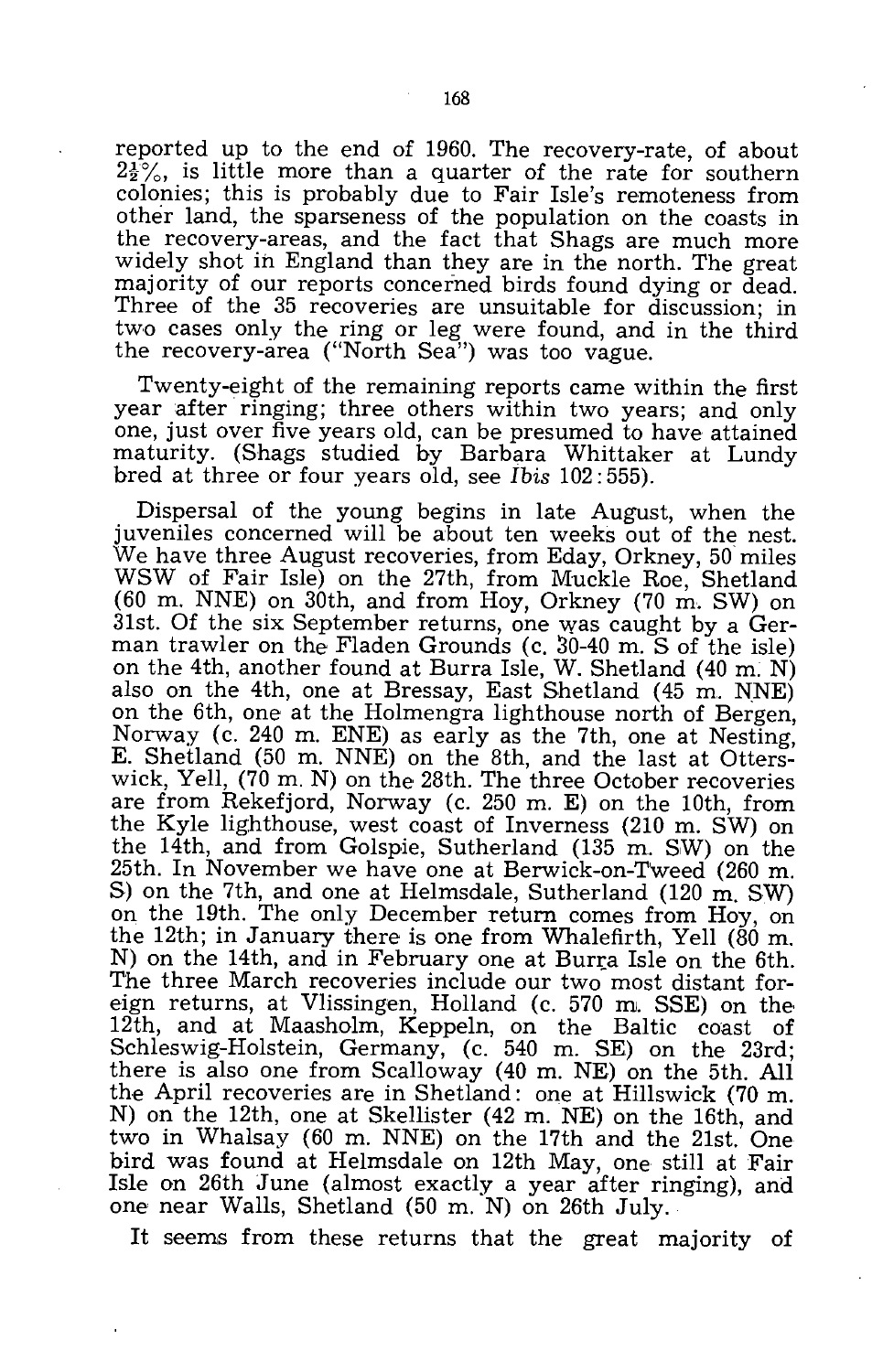Shags in their first year remain within 80 miles of Fair Isle, in Shetland or Orkney waters (19 out of 28), but that a substantial minority travel further, and that the more distant recoveries tend to occur later in the winter. This suggests a continuing tendency to disperse, at least until late winter. and it will be interesting to see if this is confirmed by later results. Only eleven of the 28 birds had moved in a southerly direction, though the more distant returns (excluding those in Norway) came from this quarter. Only one had reached the west coast of Scotland, whereas six had moved south into the North Sea.

Two returns of Shags in their second autumn come from "Orkney" about 6th October, and from Whitehills, Banffshire (130 m. SW) on 1st November. The only second-spring return is from Walls on 6th May. Finally there is the bird in its sixth autumn, much the oldest and also the most distant of our recoveries, found at Porthtowan on the NW coast of Cornwall (c. 650 m. SW) on 23rd September. This had probably bred at least once or twice, and may have become a member of some west-coast colony, when it matured.

# **69. The Lapland Bunting Invasion of 1960**

### PETER DAVIS

Only seven years after the large invasion of Lapland Buntings in September 1953, and immediately preceded by the smaller irruption of September-October 1959, the autumn of 1960 brought the greatest fall of this species in the recorded history of Fair Isle.

Unlike the previous irruptions, which came in several successive "waves," the 1960 arrival was confined (so far as Fair Isle was concerned) to one major rush. The first bird appeared on 6th September and remained during the next two days. On the 9th, eighteen birds were seen, and by the afternoon of the 11 th, when the hill ground was more fully examined, over fifty were located. Much the same area was covered on the 12th, and the score increased to over seventy birds. This was probably the culmination, though an even more complete search of suitable areas (those parts of the moor with tracts of seeding grasses) brought the grand total to over ninety buntings on the 13th; rather more than the previous record of 12th September 1953. After this, up to sixty birds could still be found until the 18th, at least forty until the 25th, but there was no evidence of further falls, and indeed these were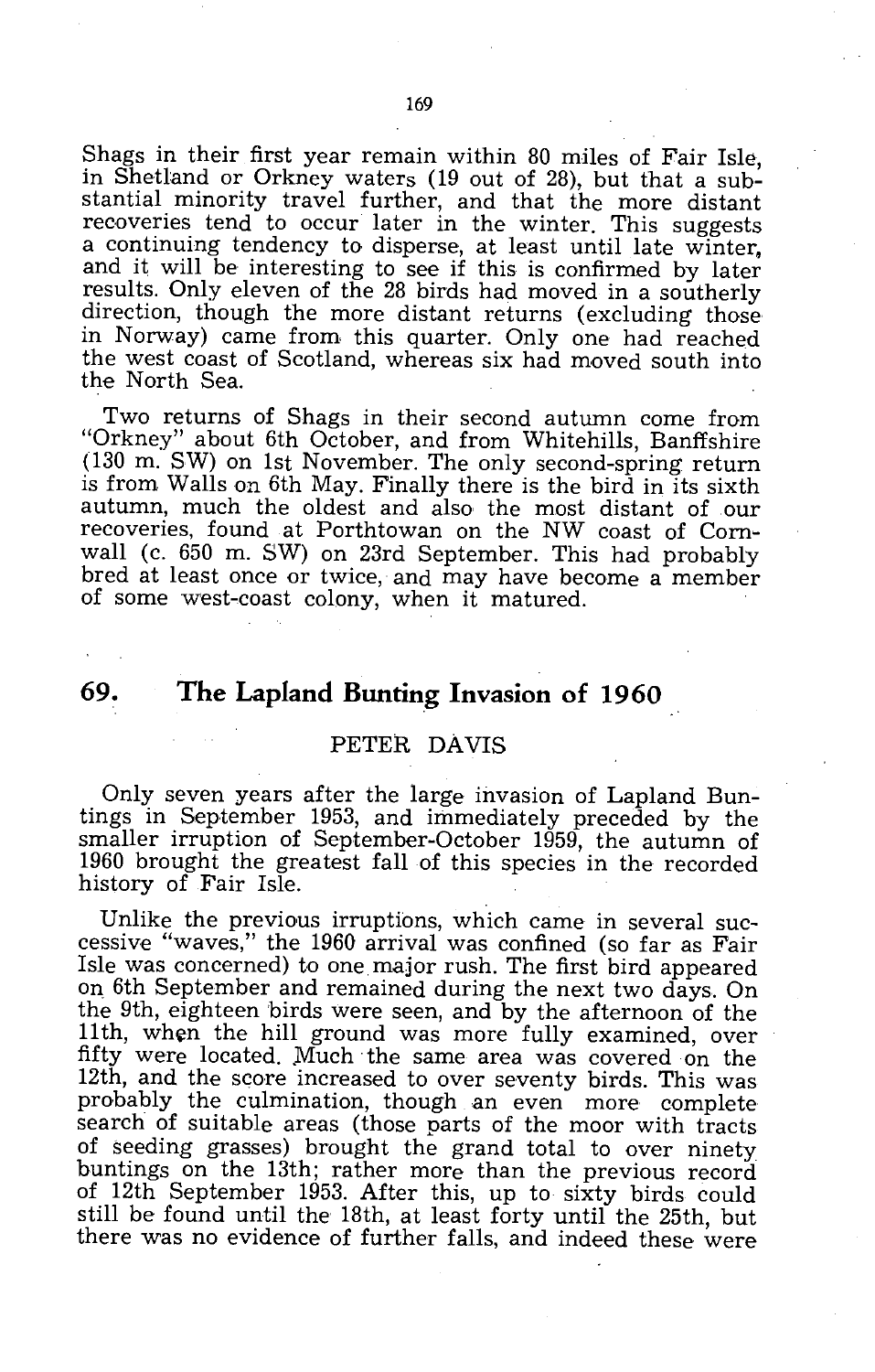not to be expected in the prevailing easterly weather. A maximum of about ten birds was present throughout October, mainly in the stubbles of the crofts, though a few birds in the northern parts of the isle on 26th-27th October were thought to be newcomers, though they came in east winds and may have merely moved in from Shetland, or recrossed the North Sea after an earlier drift to the east. Continuous records ended on 5th November, and odd stragglers were seen until the 19th.

The first small arrival on 9th September, and the major one on the 11th, reached us in essentially similar weather-conditions. In each case, a Low was moving NE over Iceland, and winds were NW to W, averaging about 25 knots, between Greenland and Britain. On the 8th, conditions were calm and overcast in Greenland, but on the 10th calm and clear. Both movements came after the passing of the frontal disturbances in these depressions. It is interesting to note that at Tory Island, Co. Donegal, which would be nearer to Greenland if the birds followed a downwind track, the main arrival occurred in the early hours of the 11th (Tory 1. Bird Obs. Rep., 1960), whereas the fall at Fair Isle apparently came later in the day. (Greenland Wheatears also increased considerably on that afternoon). Arrivals on the 12th, when a considerable number of big Wheatears came in (though there is little evidence that the buntings increased significantly, and few remained at Tory), would have moved in the NW-WSW airflow behind the next of the string of depressions, and would have been obliged to pass through the frontal zone, though this was in process of occluding and probably gave little precipitation.

From mid-September Fair Isle was in an easterly airstream and did not share in a second large arrival that reached Ireland in early October. This is a further instance of the importance of specific weather-conditions in bringing these invasions to Britain.

The Lapland Bunting population of Greenland, like those of many other northern species, had probably benefitted from the exceptionally fine summer of 1960 in the north, caused by the dominance of the polar high, which kept the storm-track well to the south (and gave southern Britain its wettest summer for decades!). It is interesting, in view of these circumstances, to note that there was no recurrence of the unparallelled developments of autumn 1959, when Lapland Buntings and Greenland Redpolls reached Fair Isle simultaneously in comparable numbers (antea, para. 54, p. 128). Only one Greenland Redpoll was identified in the autumn of 1960 at Fair Isle, on 12th-13th September.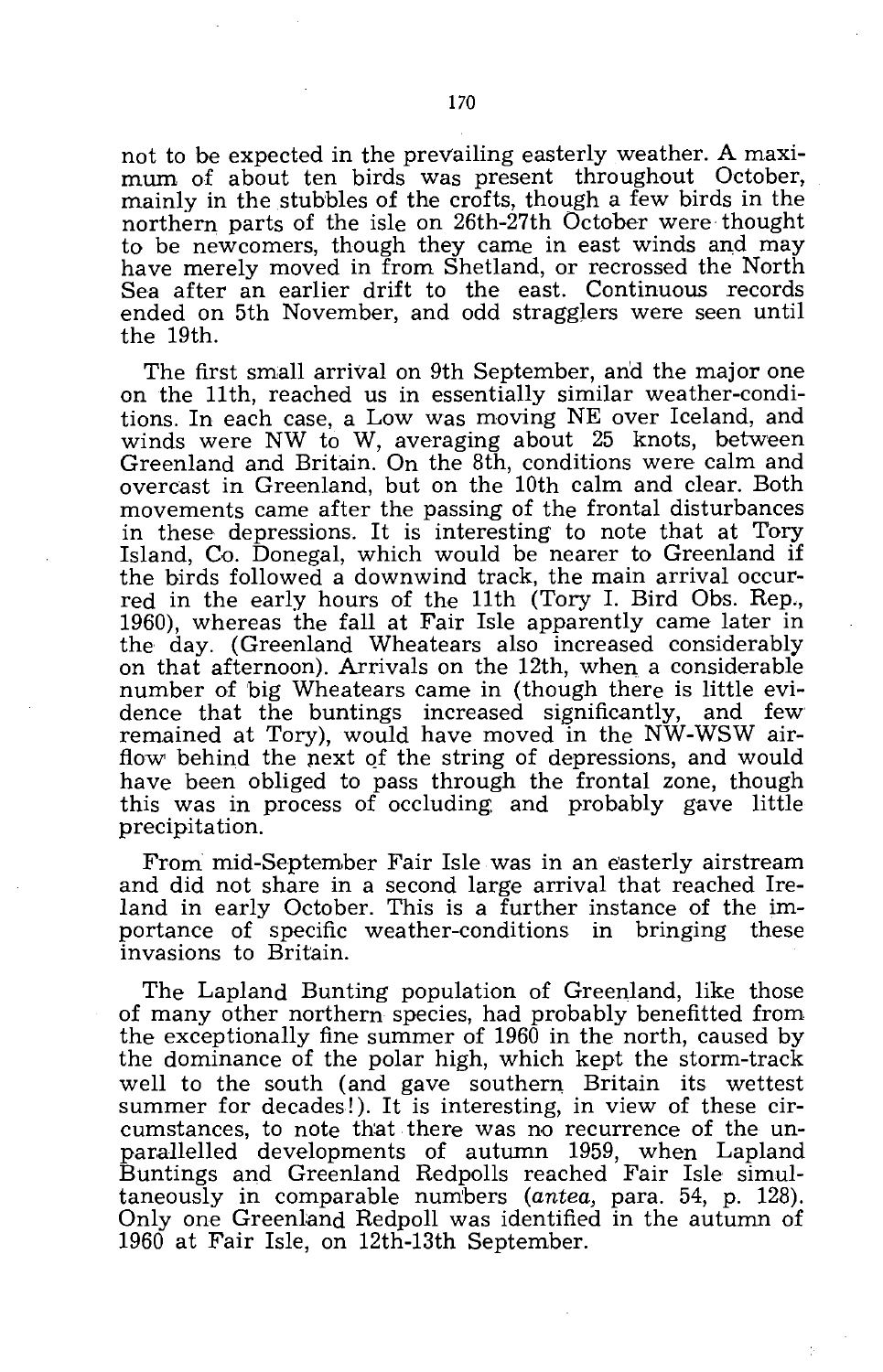# **70. The Autumn Rarities of 1960 at Fair Isle**

The movements during the extraordinarily long spell of easterly winds between mid-September and late November 1960 are being summarised in our annual report. There were few large falls of common birds, but a wealth of the "oldfashioned" Fair Isle rarities, as will be seen from the following list.

- LITTLE GREBE *Podiceps rUficollis.* This may seem an odd species for inclusion in a list of rarities, but an adult in North Haven on 16th to 24th September was the first recorded by the Observatory. There have been winter records from the islanders in the past. This bird was caught on the 16th with a long-handled net, operated from a dinghy.
- BRENT GOOSE *Branta bernicula.* One flew across the island on 3rd October; it was seen mainly in plan, and the race not clearly distinguished. This is only the fourth record in the Observatory's time, and the last was in September 1955.
- ROUGH-LEGGED BUZZARD *Buteo lagopus*. A fine creamy-breasted adult was found injured at Wester Lother on 21st October, and died soon afterwards. A juvenile was watched at Sukka Mire on the next day.
- DOTTEREL *Charadrius morinellus.* An extremely late individual was flushed by islanders on Swey on 14th November, and later seen by me at close quarters on Burrashield. The *Handbook* mentions only two later records in Britain.
- GREAT SNIPE *Capella media.* Single adults closely seen at Upper Stonybreck and Barkland on 4th October, and at Pund (possibly same bird) on the 19th.
- LITTLE STINT *Calidris minuta.* Unusually numerous this autumn, as in many other parts of Britain. The first two, both trapped, appeared on 24th August, and one or two seen most days until 14th September; then seven 15th increasing to at least seventeen 17th (three caught), and smaller numbers to Octobr 5th.
- CURLEW SANDPIPER *Calidris testacea.* One at Easter Lother Water on 17th September. There are only five previous records, four of them in autumn.
- PIED WOODPECKER *Derndrocopus major.* One flying over the Holms on 17th September, and one (perhaps the same) reported on Malcolm's Head on 28th.
- WRYNECK Jynx torquilla. One 26th August, three 27th and one or two until 31st. One 18th and 19th September, and a very late example 8th October.
- SHORT-TOED LARK *Calandrella cinerea.* One of the southern form *brachydactyla* 1st to 10th October; single. birds with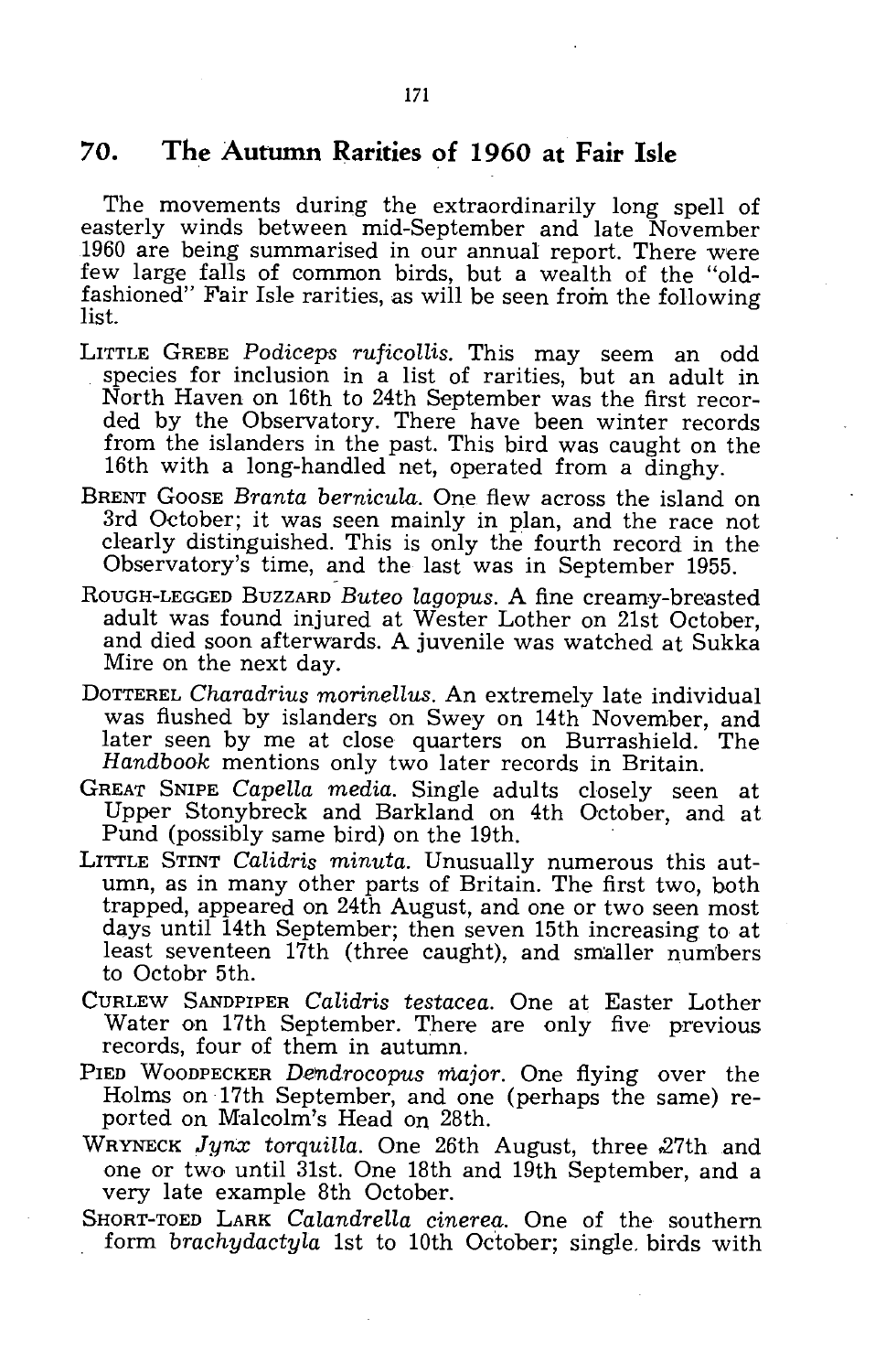the charcteristics of the. eastern form *Longipennis* 9th to 11th, 15th, and 22nd October, and 28th November to at least 4th December.

- WOODLARK *Lullula arborea.* One 25th to 30th November.
- SHORELARK *Eremophila alpestris.* One on the beach at Whilligert, 23rd October.
- BLUETHROAT *Cyanosylvia svecica.* First seen 15th September; six by the 17th and ten by 19th, fewer until the 23rd. One late record 4th November.
- LANCEOLATED WARBLER *Locustella Lanceolata.* One, probably first seen 30th September, trapped 4th October. Another seen 1st November. Full details of these occurrences are being published in *British Birds.*
- REED WARBLER *Acrocephalus scirpaceus.* One almost certainly this species closely seen on 28th August. One or two daily from 16th to 25th September, five individuals being trapped in this period. Two unusually late records, on 4th and 24th October, both birds caught. We have not previously had more than two captures in any year since the Observatory was established.
- AQUATIC WARBLER *A. paludicola.* A young bird trapped at Leogh on 14th September, and released at the Observatory, had returned to Leogh  $(2 \text{ miles away})$  by the 18th. Sixth record for the isle.
- ICTERINE WARBLER *Hippolais icterina.* Single birds mistnetted on 25th August and 1st September.
- BARRED WARBLER Sylvia nisoria. Uncommonly numerous, as in 1959. Eight 25th August and eight or nine 28th were the largest numbers ever recorded; and up to four were seen on many days in September until the 27th. Fifteen were trapped during this period.
- GREENISH WARBLER *Phylloscopus trochiloides.* One caught at Kennaby 7th September; released at the Observatory and seen again until the 9th. Fourth record for Fair Isle.
- ARCTICW ARBLER *Ph. borealis.* One closely seen at Muckle Jarm's Geo on 21st September.
- YELLOW-BROWED WARBLER *Ph. inornatus.* More numerous than in any previous year. One 22nd-23rd September, six 27th and at least as many 28th, one or two until 30th. One 2nd October, one 6th and 7th, two 15th, one to the 18th. Four were caught.
- RED-BREASTED FLYCATCHER *Muscicapa parva.* Single different birds on 17th and 23rd September, 5th, 7th, and 18th October.
- RED-THROATED PIPIT *Anthus cervinus.* One, probably two, 16th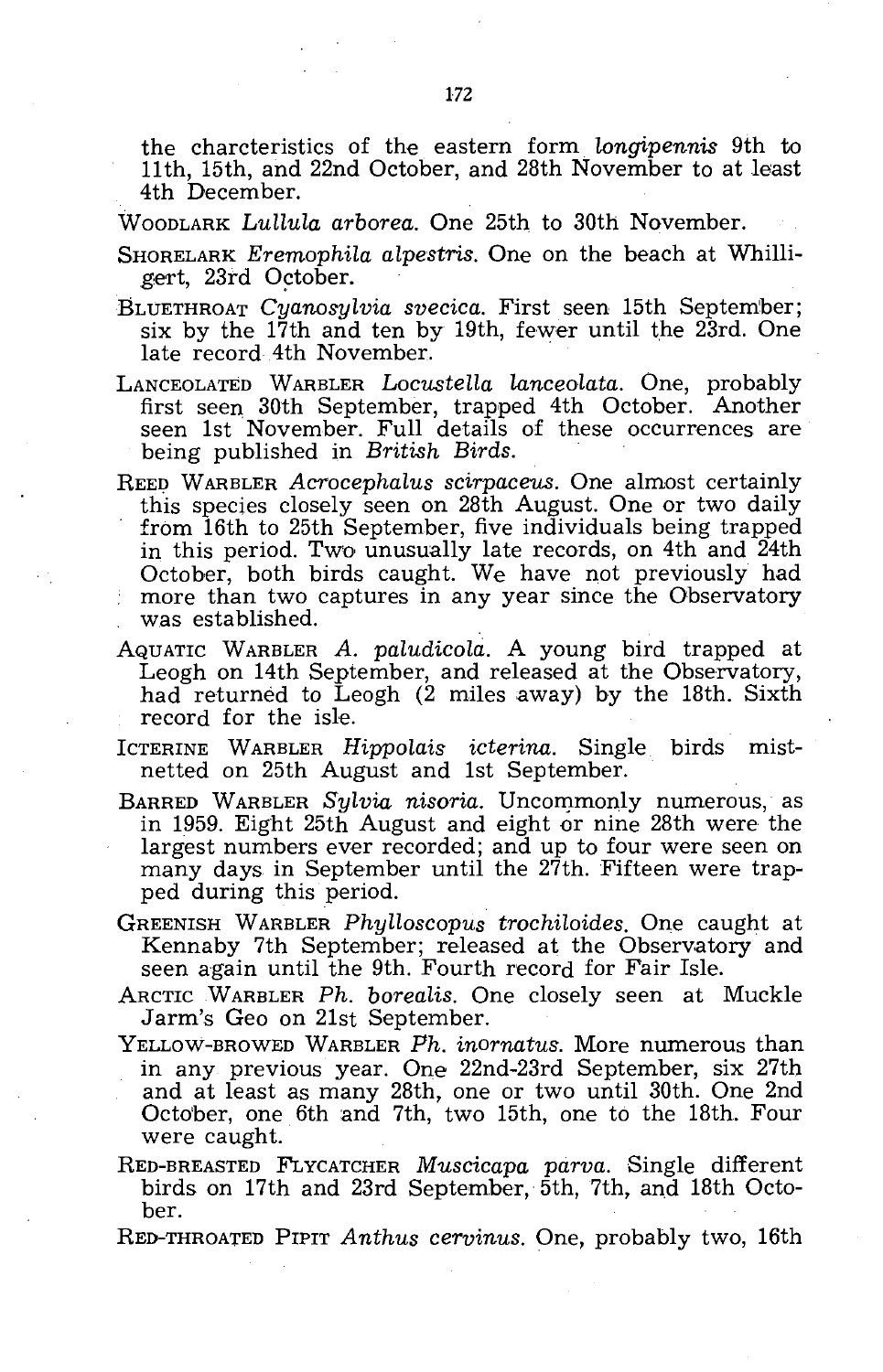September; one 2nd to 10th October (trapped 6th); and one 22nd to 27th October.

- RICHARD'S PIPIT *A. novaeseelandiae.* One in Gilsetter 21st to 23rd 'October.
- YELLOW-HEADED WAGTAIL *MotacillaJcitreola.* A first-winter bird 17th to 22nd October. The third record for Fair Isle and Britain. This occurrence is being described in *Brit. Birds.*
- GREAT GREY SHRIKE *Lanius excubitor.* An adult trapped 2nd October, present until 6th; another 'bird 4th to 6th; a firstwinter bird caught 22nd October; one seen 9th November.
- WOODCHAT SHRIKE L. *senator.* A juvenile 29th August to 1st September, trapped on the final day. First autumn record for Fair Isle.
- RED-BACKED SHRIKE L. *cristatus collurio.* Two 9th September, one 10th; one 18th, two 19th, one of these remaining until 6th October.
- ROSE-COLOURED STARLING *Sturnus roseus.* An adult 12th and 13th August.
- HAWFINCH *Coccothraustes coccothraustes.* One 22nd July. The seventh record for the island, and much the latest, the previous ones having fallen between 27th April and 19th June.
- SCARLET GROSBEAK *Carpodacus erythrinus.* An immature 4th September, with another next day, both remaining until 10th and one until 12th. A new bird 12th, and "one 15th to 18th, 22nd, and 25th to 28th.
- RED-HEADED BUNTING *Emberiza bruniceps.* A male 8th to 13th August.
- ORTOLAN *E. hortulana.* One 25th to 27th August, three 28th; one 31st and 1st September. Two different birds (one adult male) 'between 17th and 21st September, a different male 23rd.
- ,RUSTIC BUNTING *E. rustica.* One 22nd September, probably two next day; another 27th.
- LITTLE BUNTING *E. pusilla.* One 7th to 10th September (trapped 8th); one 14th to 15th (trapped 14th); two 27th, one till 2nd October; one 14th to 16th October (trapped 14th).

# **71. Tree Sparrows in 1960**

In an earlier issue of the *Bulletin* (Vol. 4 No 3) I traced the history of the Tree Sparrow at Fair Isle, the reduction of the former breeding-colony until its extinction in 1924, and the increase in occurrences during the years 1955 to 1958. It was suggested that we were "witnessing ... the same sort of outsurge  $\ldots$  as led to the island colonies of the past."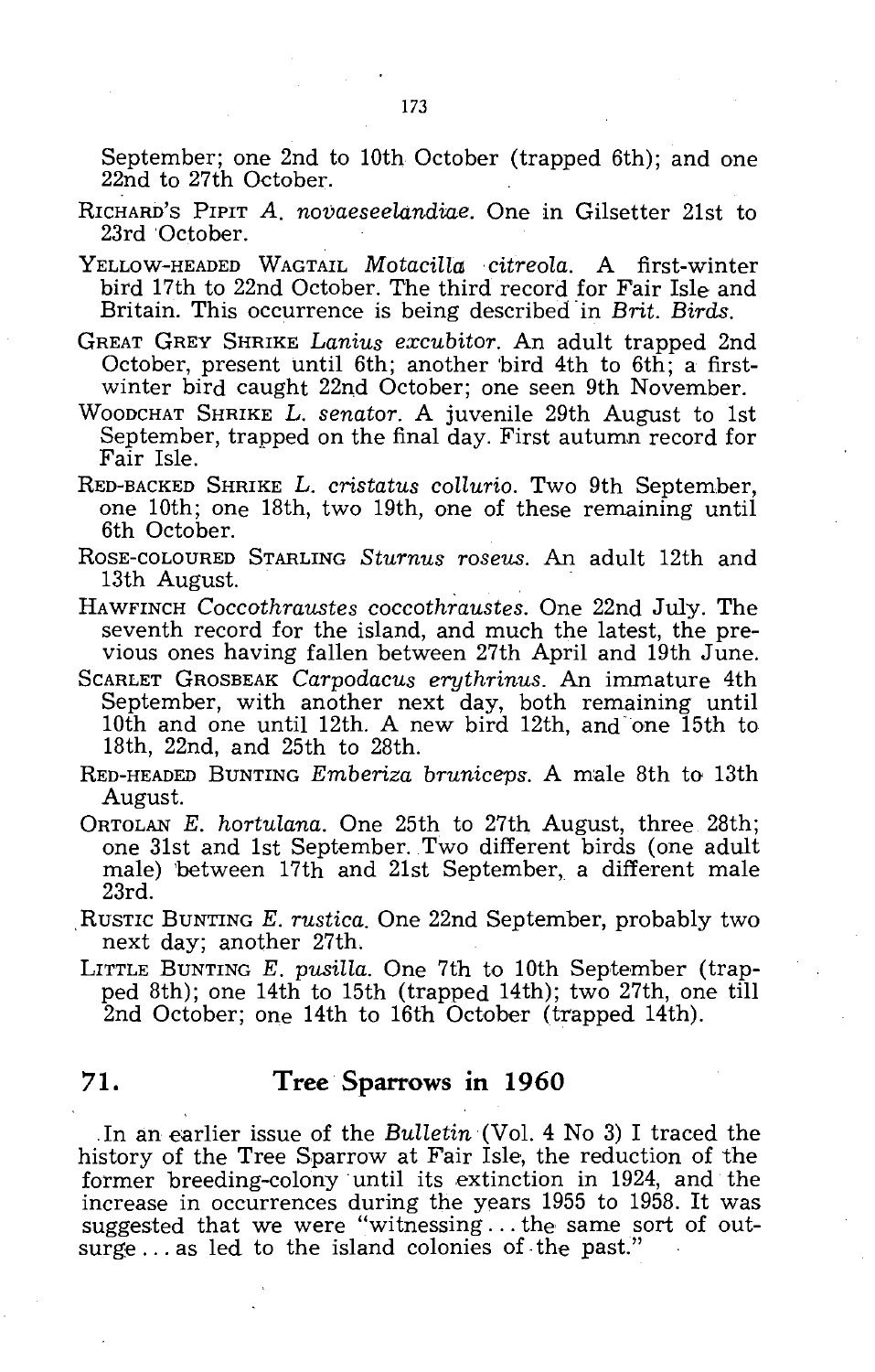In 1959 there was a lull, with only one or two records, of single birds, in the spring and autumn; but in 1960 the species came in greater numbers than ever before. The first were two on 27th March, and later in the spring we had one on 4th May, seven on 14th, up to four until late May, and five on 2nd June. In the autumn one was seen on 23rd August; there was another 2nd September and then three for most of that month. In October, sixteen on the 4th increased to twenty-seven by the 8th, and up to seven were frequently seen later in the month. By 4th November there were again twelve, and eleven or twelve lived in the area of Upper Leogh and the Haa throughout the winter. There were still eleven in late February 1961, and at the time of going to press (late March) at least eight survive, and we are hoping that they will stay to breed.

P. D.

# 72. **The Autumn Exit of the Fulmar**

# PETER DAVIS

Since 1957 the Fair Isle Bird Observatory's season has been extended to cover all the autumn months, and it has become apparent that the behaviour of the local Fulmars at this season has been at variance with the account given by James Fisher in his monumental book *The Fulmar* (London, 1952) pp. 345-348. In his summary of events at the larger British colonies (Fisher's Order 3, with 1000 to 10000 eggs laid each year, would include the Fair Isle station), he states that most of the birds have departed by mid-September, and his latest dates for activity at such colonies are 24th September (Bressay, 1944) and 1st October (Fitful Head, 1949). His last recorded date for a chick on the ledges is given as 22nd September 1945, at Rosemarkie in the Black Isle. Fisher mentions three early dates for return to the colonies after the autumn exit: 21st October (one flying about the cliffs at Westray), 28th October (twenty-five present at Pentland Skerries), and 29th October (sixteen ashore at Fitful); and he summarizes the normal course of events by saying "In general, the first substantial arrivals at large British colonies are in good weather in November, and in fine spells between mid-December and early February it may be the case that more birds are flying about and in occupation of sites than at any other time of the year."

Much of Fisher's summary is based on counts made between 1947 and 1950 by L. S. V. and U. M. Venables, at the large colony near Fitful Head; and in the *F.I.B.G. Bulletin* Vol. 3, para. 35 (1957) the same workers returned to this su'bject of the autumn exit, and showed that in the years up to 1955 it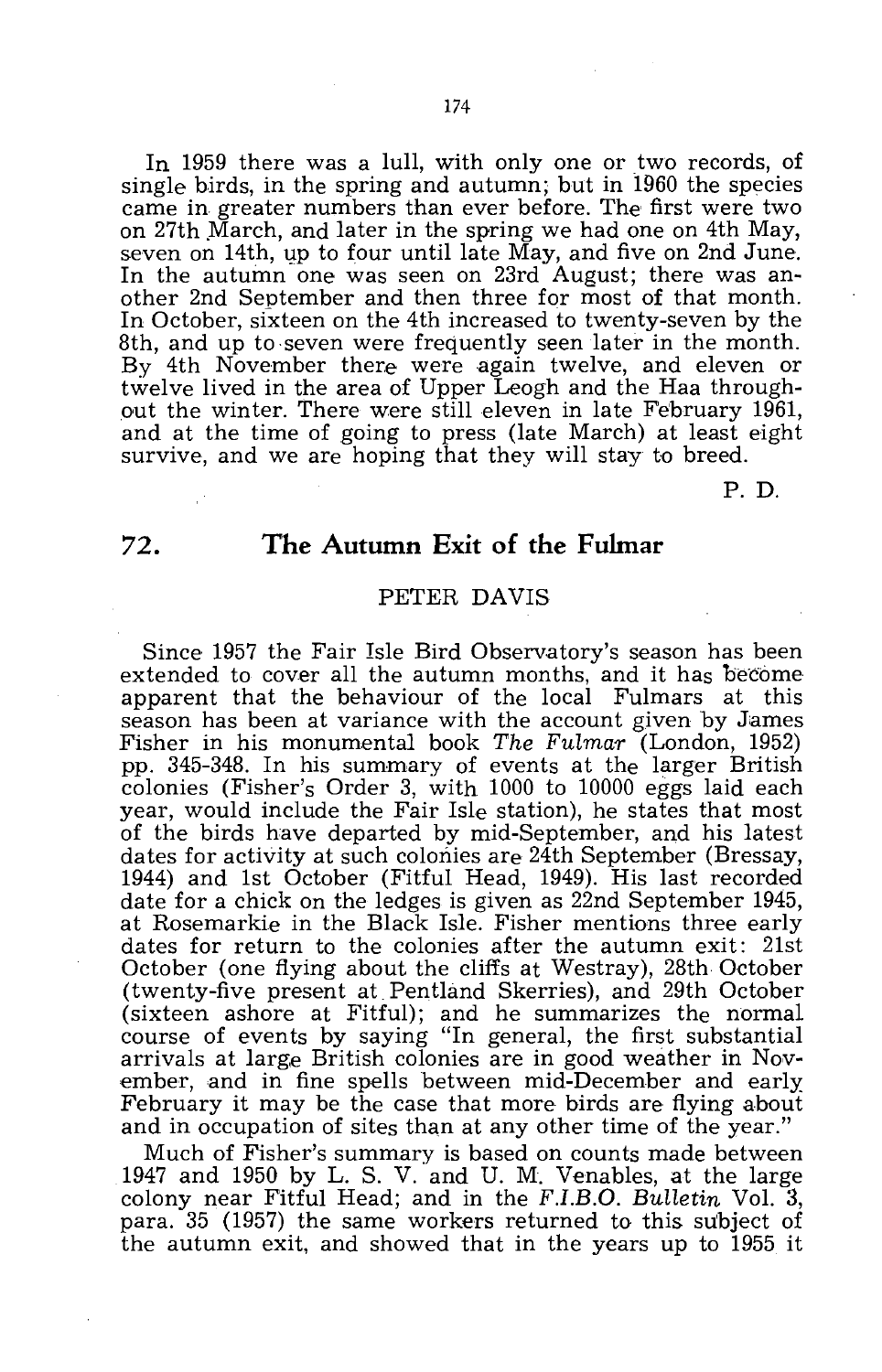had become progressively shorter, until in 1955 the Fulmars "did not really leave at all, except for three short periods, (13th, 15th-17th, and 25th October) during strong offshore gales." Kenneth Williamson appended to their note his own recent observations at Fair Isle. He says that in 1955 the birds were virtually absent until the beginning of October, when the return began, increasing on the  $3\bar{r}$ -4th; many were present on 10th-11th, there was a. large-scale return on the 12th, and another, after a decrease, on the 31st. In 1956, he adds, the Fulmars were away as usual throughout October, returning at the customary time, 30th-31st.

In 1957, my first' season at Fair Isle, the last Fulmars were seen on the ledges on 27th September, and the first return to the cliffs came on 16th October. Birds could be seen offshore daily during this "exit," and for the rest of the autumn (observations ceased on 20th December) the cliffs were frequently visited except during gales. Throughout this time, the numbers on the cliffs often seemed just as large as they were in the spring.

In 1958 birds were seen daily throughout the autumn, until observations ceased on 15th December. Their numbers were low in late September, but recovered considerably on 2nd October, and only from 7th to 11th October were none seen ashore. On 12th large numbers had returned to land, and the numbers remained consistently high until the first real gale of a very quiet autumn, on 5th December. They returned soon after the passing of this great storm. It was in this year that an extremely late chick was recorded, a dejected-looking individual last seen on its ledges on 27th September.

In 1959 the situation was very similar. Again the numbers landing were quite small in the second half of September, but there was a recovery at the beginning of October, followed by a decrease again on the 5th, though birds were seen ashore on some part of the cliffs on almost every day of October, with a sharp increase on the 10th and a brief absence during a hurricane in the last week of the month. Great numbers returned on the 31st; they were ashore on most days in November, but there was a marked absence during inclement weather in the second and third weeks of December, and no mass return untit the 27th.

In 1960, late September was again very quiet, though Fulmars never entirely deserted the ledges. By 1st October, the numbers were almost back to full strength, and they maintained a very high level throughout October, being absent from the breeding-sites only on 3rd-4th and 10th-13th (a northerly gale), and in reduced numbers on the 21st. Only on 11th-12th could few be seen offshore. In November, large numbers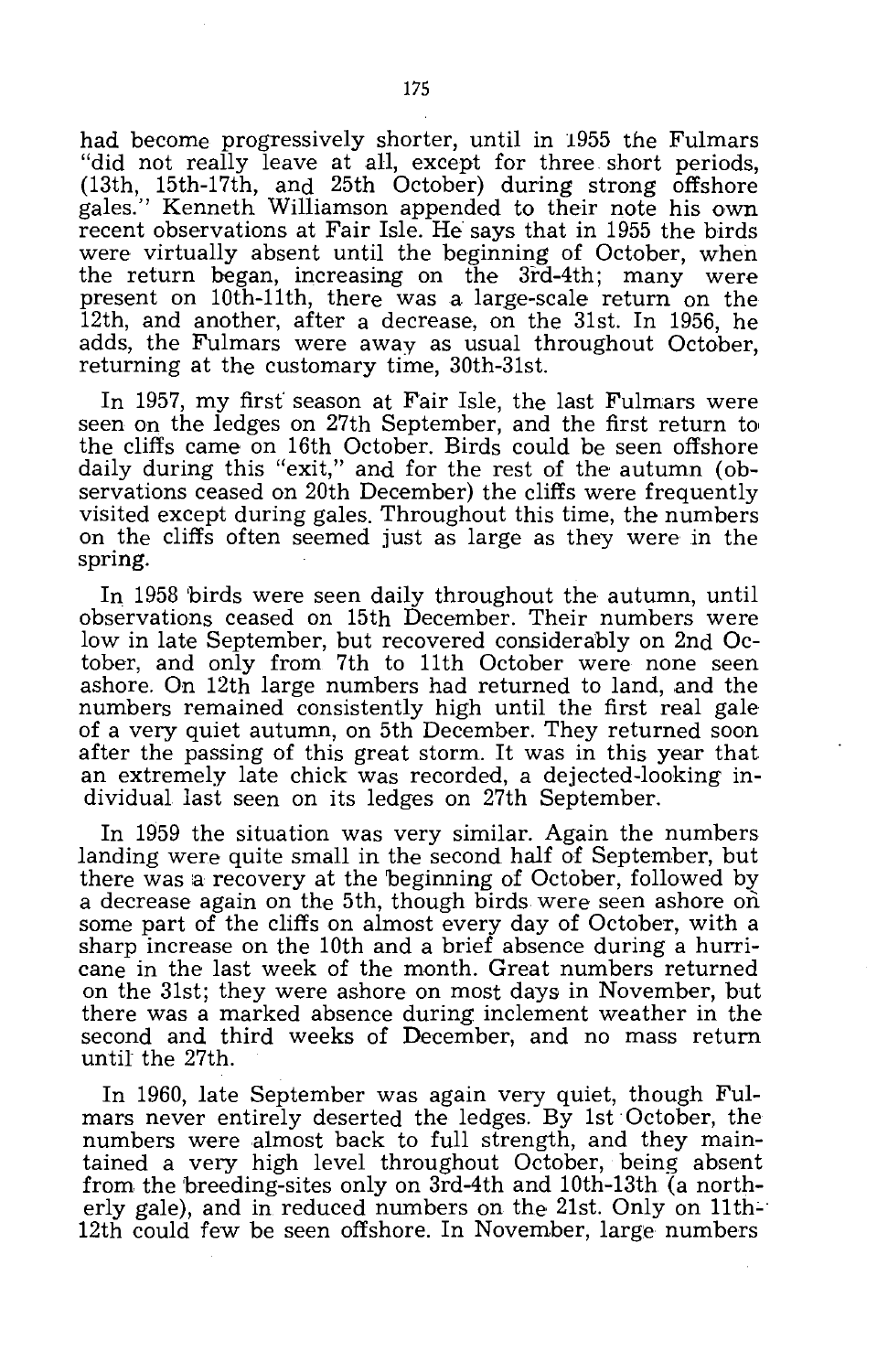landed on twenty days, and there were no days when large gatherings could not be seen offshore.

It will be seen from this summary that the "autumn exit" at Fair Isle *is* now virtually confined to a diminution of numbers in the second half of September. The length of the exit seems to be related to the size of the colony (it is much longer in the small pioneer colonies in the south, where it may last until February) and the Fair Isle colony has increased from an estimated 3000 sites in 1949 to probably over 5000 in 1959, when the last census was attempted. The Venables' studycolony was also increasing markedly during their observations. Given a relationship between colony-size and .the contraction of the autumn exit, the cause of this phenomenon remains obscure. There may be a sort of "Fraser-Darling Effect" by which the increasing population gives each bird an external stimulus leading to advancement of the year's physiological cycle (but there is no evidence that the timing of the breeding season has significantly advanced in recent years), or, as I am inclined to think, the new behaviour may be simply a result of increasing competition for nest-sites, with the mature birds asserting their ownership throughout the period.

# 73. **Bird Notes from Haroldswick, Unst, in 1960**

### MAGNUS SINCLAIR

- RED-THROATED DIVER. The first to arrive was one 29th February, and the last to leave were two 19th and one 21st September.
- HERON. Present from 26th August, with main movements 12 to 20 on 27th September, and 6 29th.

LONG-TAILED DucK. The first of autumn were four 6th October.

SHELDUCK. A pair inshore on 27th April.

- GEESE. Eleven passed on 27th October, and twelve reported 8th November.
- KESTREL. In spring, single birds 6th and 27th April, 15th May. One or two again present 17th to 28th September, and from 6th October onwards .

. WATER RAIL. One 2nd November and 19th December.

CORNCRAKE. First heard on 6th May; three calling by the 15th. One calling at Baltasound in June.

OYSTERCATCHER. One arrived on 24th February, and a dozen present by end of month. Most of breeding stock left by mid-August, but two seen 4th September and seven passed 27th October.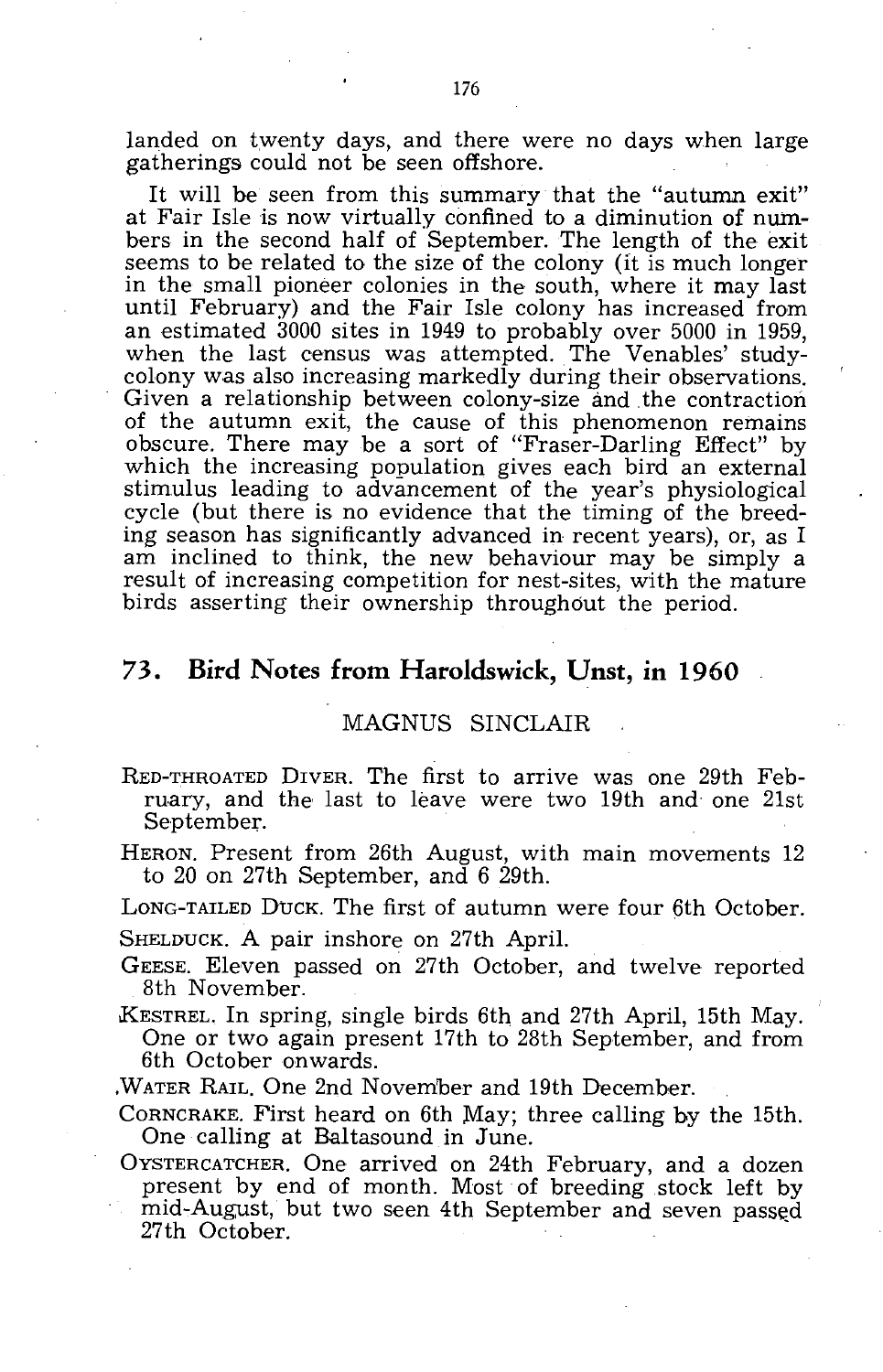LAPWING. Twenty returned by 15th March, and about 100. by 22nd.

GOLDEN PLOVER. Five passed over on 20th April. In autumn 300 were seen 5th August, 100 14th September, and smaller numbers from 2Bth September onwards.

WHIMBREL. First seen 27th April, and more arrived between 3rd and 6th May. Birds moving out on 7th, 11th, and 21st August.

BLACK-TAILED GODWIT. One calling on 20th April.

.COMMON SANDPIPER. One 5th May and two 15th; one 23rd and 27th August.

DUNLIN. One 1st and Bth October.

- BONXIE. First seen Bth April, and eight by 22nd. The breeding area continues to expand: a pair reared young on Clibberswick Hill (after an unsuccessful attempt in 1959) and another pair nested on the Hill of Colvadale. The departure was late; singles were seen on 5th, 10th, 11th, and 27th October.
- ARCTIC SKUA. First recorded 16th April, and more arrivals 27th and 29th.
- LESSER BLACK-BACKED GULL. First appeared on Bth April.

ICELAND GULL. A fourth-winter and a younger immature were following the plough in the second half of March, and the latter remained into early April.

- BLACK-HEADED GULL. Six arrived on 29th February; a dozen 16th March, forty by the 22nd.
- ARCTIC TERN. One arrived back on 10th April, six by the 12th, and over twenty by the 15th. The breeders all left by the end of August, but three seen 15th September, ten 16th, two 29th, and the last one was seen 4th October.

WOOD PIGEON. Up to three seen 'between 4th and Bth April.

- TURTLE DOVE. A very late bird on 26th October.
- SWALLOW. The first arrival was one 30th April. Singles again on 6th and 10th May; four 15th and about thirty next evening, fewer until the 19th. Ten at Skaw on 26th May; two present 11th and 12th June. The only autumn records were single late birds on 4th, 6th, and 31st October.

HOUSE MARTIN. Six at Skaw on 26th May.

- ROOK. One on 21st February. Ten arrived on 6th April, and up to a dozen present until 18th; six 23rd and one 12th May.
- JACKDAW. In March, one from 4th to 6th and on 12th. Exceptional numbers on early April (as at Fair Isle, where 56 on 5th was the largest total ever recorded): 14 were seen 5th April, over thirty next day, and sixty on 7th and Bth, with smaller numbers until the last six left on 27th. One 10th May, two 12th, one 13th.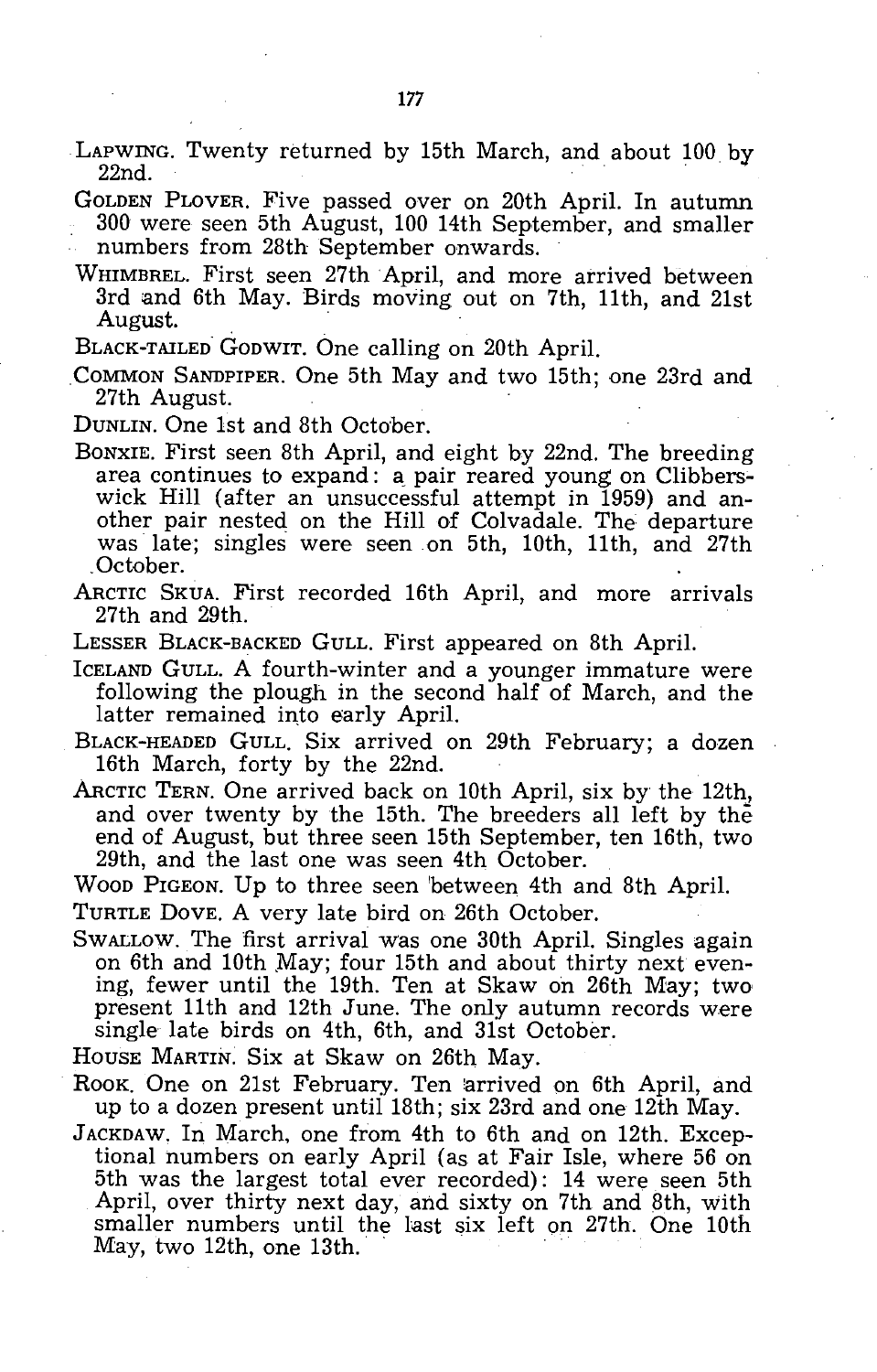- GREAT TIT. Wintered in small numbers throughout the island. One at our house stayed till 27th March, and one at Skaw till 9th April.
- FIELDFARE. Twenty-four 8th April, six 14th, and two 18th. One 19th May. In autumn, ten 17th October, fifty on Saxa Vord 22nd, seventy at Skaw 29th. Three 4th November, and noted ,at Saxa Vord 5th; a single on the 17th.
- REDWING. Flocks seen until 10th February. Only odd records in March, but 150 on 6th April, 40 7th and 20 on 10th. Smaller numbers occasionally until 5th May. The first of autumn was one 29th September, and three 5th October. Heard passing on the evenings of 6th, 7th, and 9th October; two on 17th; fifty on Saxa Vord 22nd; heard again early on 27th, and ten left SSW in the evening. Fifty seen at Skaw on 29th, and five here on 31st. A single on 10th November.

SONG THRUSH. One 14th to 16th February.

- BLACKBIRD. Increased towards the end of March, and fairly numerous during the first part of April. No big autumn movements, but a few seen on 21st to 23rd and 29th September, in the first week of October, and 17th to 19th. Five 7th November and again on 19th.
- WHEATEAR. First seen on 10th April; two 14th, and the others trickled in during the second half of April. In autumn, increases noted on 22nd August and 1st September. Continuous records ended 24th September, but one 29th, 7th and 8th October.

WHINCHAT. Two on 13th May.

- REDSTART. Two on 12th and 13th May, one 15th. One on 16th September and 4th to 7th October.
- ROBIN. One seen on 1st, 2nd, and 17th to 20th January. One on 7th and 11th April, two at Skaw on the 9th. One which arrived 10th May took up a territory and sang each morning for a week. In autumn, one 26th October and 6th November, three 7th and one 8th; two 19th, one of which was still present at the end of the year. One noted at Skaw on 5th December. .
- BLACKCAP. One on 12th May. One 17th and 19th September; and five reported from other parts of Unst on 4th October.
- WILLOW WARBLER/CHIFFCHAFF. Two on 12th and 13th May, four 15th, and singles 16th and 19th, two 20th. One 12th June. One Willow on 19th September.
- GOLDCREST. Two on 4th April, and two at Skaw on 9th. One at Baltasound 14th October, and two 22nd. One 2nd November.
- HEDGE SPARROW. One 11th and 12th April, two 13th, one 16th and 26th.
- WHITE and PIED WAGTAIL. One White on 18th and 19th January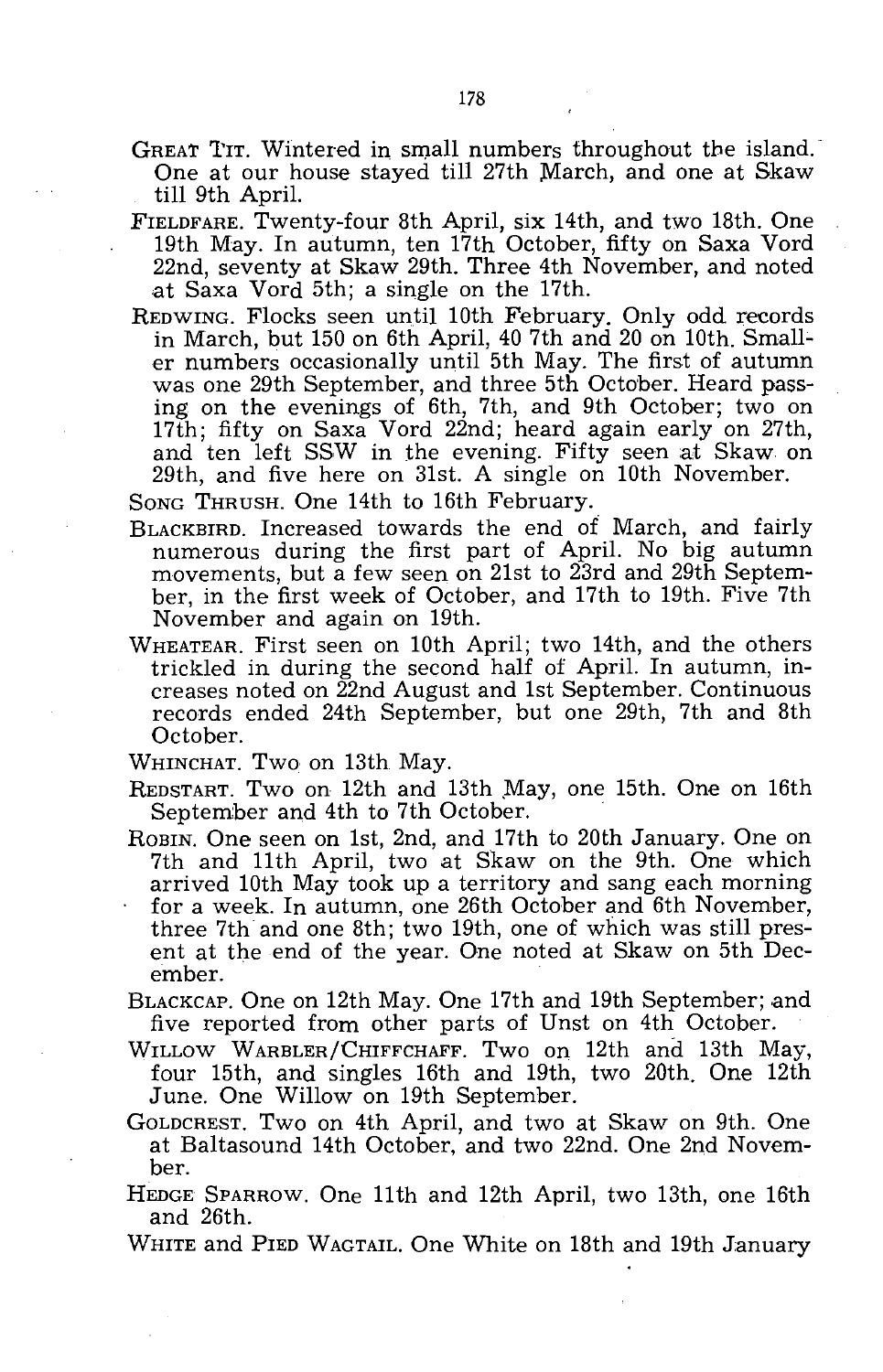seems to be the first winter record from Shetland. In March an *alba* on 6th, a White 7th, and a Pied 7th and 8th; two *alba* 10th and 11th, a White 26th. In April a Pied on 7th, a White  $26th$  and  $27th$ , five  $28th$  and three to the  $30th$ . Up to three of both races Seen in the first week of May, two Pieds and an *alba* on 12th and 13th. At least one pair of wagtails nested in Unst, following the successful breeding in 1959. Mr R. Thomson showed me the nest in a serpentine quarry, the eggs of which had hatched about 26th May, and on 5th June I ringed the six nestlings. The parents, one White and one Pied, were nearby. The young fledged on 11th-12th June. One bird was seen 6th July, and a White on the 11th, and wagtails were noted frequently in August, with maxima four 14th, three 17th and 25th. Seen until the end of the second week of September; and four on the 19th.

CHAFFINCH. One noted 1st April, and about fifty 6th, present until 11th; one 23rd, and 11th May. .

BRAMBLING. Three 12th April. One 27th October.

YELLOWHAMMER. One during the blizzard of 17th February.

REED BUNTING. A female from 28th March to 1st April.

SNOW BUNTING. Eighty passed through on 21st March. Five seen on 6th April, and one 22nd and 23rd. The first autumn flock was .reported on 25th September. A hundred at Skaw on 29th October. In November, six on 3rd and twenty-six next day; thirty 15th; a dozen 28th.

# **74. Black-headed Wagtail in Shetland**

Mr Adam Johnson, formerly of Fair Isle, and now of Vaila, near Walls, Shetland, tells me that in mid-May 1960 he saw a yellow wagtail with an entirely jet-black head on that island. Mr Johnson took a considerable interest in birds during his stay in Fair Isle, and had obtained a copy of the *Field. Guide,*  with the aid of which he identified his wagtail as a Blackheaded *MotaciLla flava feldegg.* He states that the black was uniform, with no eye-stripes or other markings, and that he was near enough to be sure that the crown was not dark-grey. The yellow of the under parts was very rich and the upper parts were brownish. The bird was feeding on open grassland. There seems no doubt that Mr Johnson had correctly identified this bird, and this adds another south-eastern vagrant to the already long list of such occurrences in eastern Britain at this time.

P. D.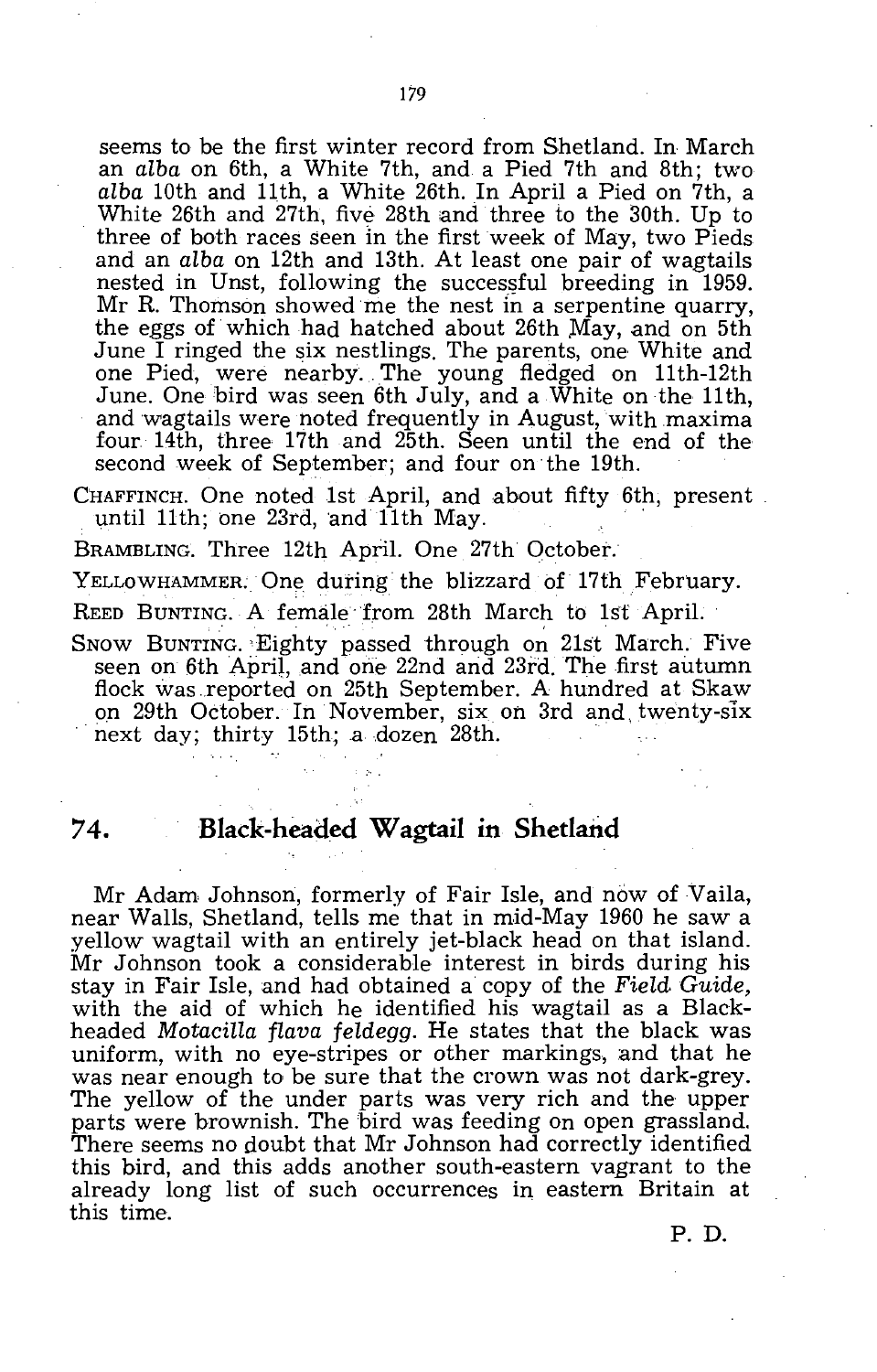# *Appendix*

# SCIENTIFIC NAMES OF BIRDS MENTIONED IN THE TEXT. *(excluding the Rarities aLready named)*

Red-throated Diver Colymbus stellatus. Jackdaw C. monedula. Fulmar Fulmarus glacialis. Shag Phalacrocorax aristotelis. Heron Ardea cinerea. Long-tailed Duck Clangula hyemalis... Shelduck Tadorna tadorna. Grey'Lag Goose Anser anser. Peregrine Falco peregrinus. Kestrel F. tinnuneulus. Water Rail Rallus aquatieus. Corncrake Crex crex. Oystercatcher Haematopus ostralegus. Lapwing Vanellus vanellus. , Ringed Plover Charadrius hiatieula. Golden Plover Ch. apricarius. Snipe Capella gallinago. Whimbrel Numenius phaeopus. Black-tailed Godwit Limosa limosa. Green Sandpiper *Tringa ochropus.*<br>Wood Sandplper *T. glareola.*<br>Common Sandpiper *T. hypoleucos.* Dunlin Calidris alpina. Bonxie Catharacta skua. Arctic Skua Stercorarius parasiticus. Lesser Black-back Larus fuscus. Common GullL. canus. Iceland Gull L. glaucoides. Black-headed Gull L. ridibundus. Arctic Tern Sterna maerura. Wood Pigeon Columba' palumbus. Turtle Dove Streptopelia turtur. Swift Apus apus. Skylark Alauda arvensis. Swallow' Hirundo rustiea. House Martin Delichon urbica. Sand Martin Riparia riparia. Raven Corvus corax. Rook C. frugilegus.

Great Tit Parus major. Fieldfare Turdus pilaris. Song Thrush T. philomelus. Redwing T. iliacus. Blackbird T. *merula*.<br>Ring Ouzel T. torquatus. Wheatear Oenanthe oenanthe. Whinchat Saxicola rubetra. Stonechat S. torquata. Redstart Phoenicurus phoenicurus. Black Redstart Ph. oehruros. Robin Erithacus rubecula. Grasshopper Warbler. Locustella naevia. Sedge Warbler Acrocephalus schoenabaenus. Blackcap . Sylvia atricapilla. Whitethroat ,S. communis. Lesser Whitethroat S. curruca. Willow Warbler Phylloscopus trochilus. Chiffchaff Ph. collybita. Goldcrest Regulus regulus. Spotted Flycatcher Muscicapa striata. Pied Flycatcher M. hypoleuca. Hedge Sparrow Prunella 'modularis. Tree Pipit Anthus trivialis. Blue-headed Wagtail Motacilla flava White Wagtail M. alba alba. Pied Wagtail M.a. yarrelli. Siskin Carduelis spinus. Redpoll Carduelis jlammea. Chaffinch Fringilla coelebs. Brambling F. montifringilla. Yellowhammer Emberiza citrinella. Reed 'Bunting E. schoeniclus. flava Snow Bunting Plectrophenax nivalis. 'Tree Sparrow Passer montanus.